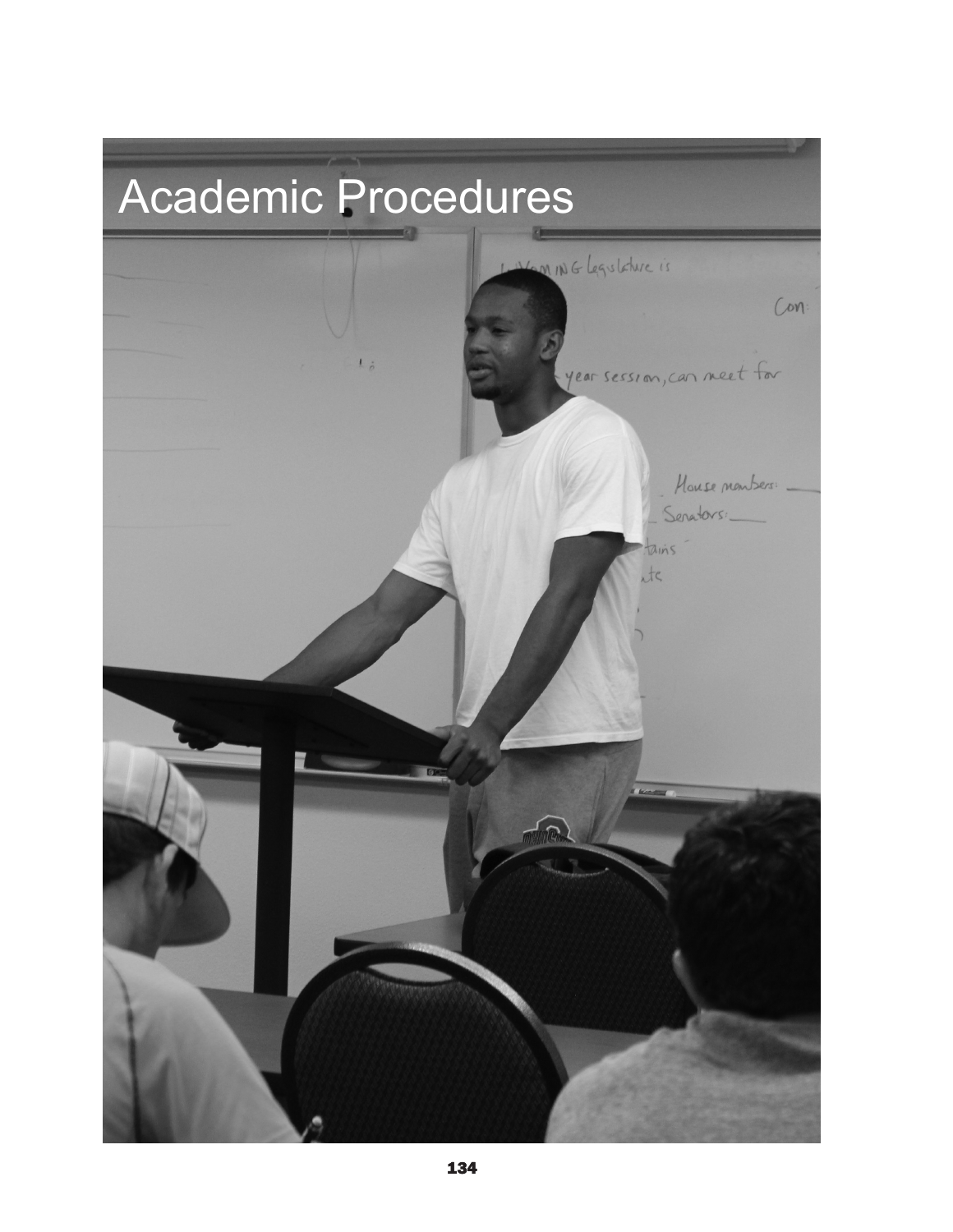## Registration Procedures

Individual students select and develop programs of study for a given semester under the direction of an assigned faculty academic advisor.

The registration procedure observes the College's rules while providing efficient service to students. Procedures are constantly under review and changes are made as necessitated by enrollment increases and as permitted by developments in the processing of records.

Instructions are issued at each enrollment which consist of the following steps: (1) planning a program of study with an assigned advisor; (2) completing registration materials; (3) having enrollment materials checked and approved by academic advisor; and (4) assessment and payment of fees.

All information requested during enrollment is vital and important to the student and the College. Students must supply all information requested, accurately and completely, according to instructions. If address, legal name, field of study, advisor, telephone number, or other such information changes after enrollment, the student should inform the Records Office immediately. Falsification of records may result in suspension from classes.

EWC will accept no "Application for Admission" forms after the Friday before the start of the Fall or Spring semester. The College offers 8 week Block Classes during the second half of each semester for which admission may be granted once the Application for Admission has been completed, assessment testing has taken place, and application for appropriate financial aid has been completed.

## Change of Registration

Students desiring to drop or add courses (after Late Registration ends) should obtain the necessary form from the Records Office. After the student completes the form, "Change of Registration," and secures the proper signatures, the form is returned to the Records Office.

The following schedule applies to students adding and/or dropping classes:

- 1. No entry is made on the student's permanent academic record for classes dropped prior to the last day for late registration.
- 2. No classes may be added or dropped after the last day for late registration without the approval of the Financial Aid Office, the academic advisor, and the class instructor.

## Advisors

When students enroll at Eastern Wyoming College, they are assigned to an academic advisor who aids them in planning their program of study in selecting educational and vocational objectives, and in making personal adjustment to college life.

All degree-seeking students are required to take placement exams in English, math, and reading prior to the first day of classes to aid in proper class placement and to maximize academic success. Non degree-seeking students may be required to take the placement exams prior to enrolling in certain English and math courses. It is important for all college students to possess or acquire the math, reading, and English skills necessary for their program of study.

Academic advisors are usually assigned at the time placement exams are taken. The student and advisor then receive copies of the placement exam results to use in making decisions about program selection and course enrollment. Advisors are to be consulted whenever the student registers for classes, drops or adds classes, receives a deficiency notice, or when the student begins to make graduation/transfer plans. Advisors are important and students are urged to confer regularly with them.

## Change of Major or Advisor

Students who wish to change their major and/ or advisor should contact the Records Office at 307.532.8207.

## Credits

EWC's **definition of one (1) credit hour** (55 minutes) is as follows:

- 1 hour of lecture for 15 weeks
- 2 hours of lab for 15 weeks
- Equivalent amount of work over a different
- amount of time or<br>• Other activities established by EWC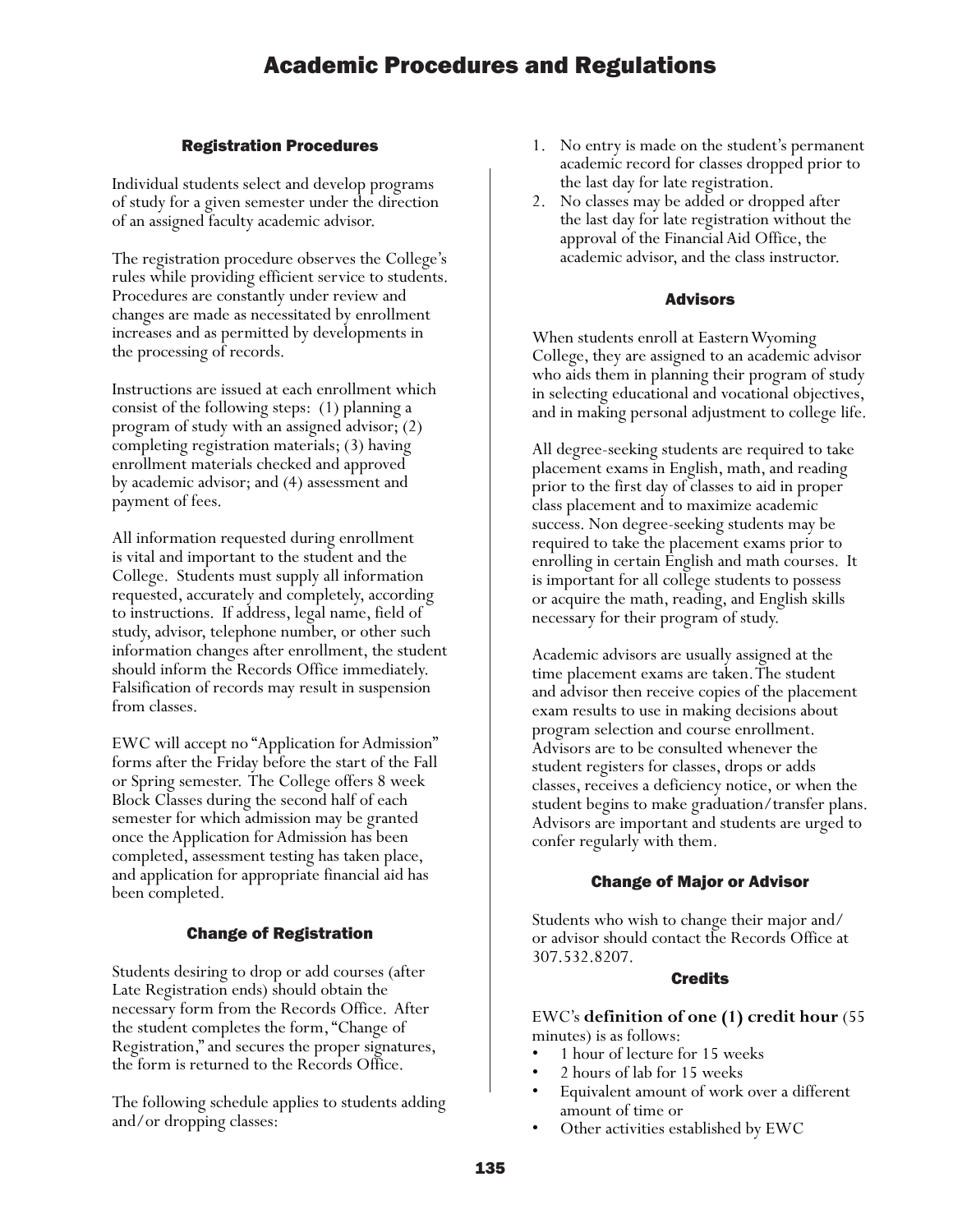including internships, practicums, field experiences, self-directed studies, and online or distance education

A credit hour comprises work through one semester and normally requires an average of three hours of effort per week for each credit hour. (Classes with laboratory components require more contact time.) These three hours of effort may be occupied with lectures, recitations, laboratory work, reports, or assignments outside of the classroom.

The amount of credit for any course is governed by the catalog statement. Allowance for more or less credit than is listed in the current catalog will not be allowed.

## Credit Hour Load

Twelve credit hours is the minimum required for full-time status as defined by EWC and federal aid programs.

An average of 15 or 16 hours of credit each semester is considered a normal load. The maximum semester credit load is 18 hours. Students must have approval of the Vice President for Learning to exceed this maximum.

Only students of marked ability, whose grades average "B" or above, should enroll for more than the average number of hours. Students registering after the end of late registration may be restricted in the number of hours for which they can enroll. Restrictions in this case will be determined by the student's advisor and the Vice President for Learning.

Certain programs outlined under the "Programs of Instruction" section of this catalog will identify a semester totaling 19 hours or more. Students should work with their advisors to determine the best way to accomplish the completion of all the program requirements. For some students it may be best to extend their academic planning to include an additional Summer session or semester in order to successfully complete a particular program.

## Institutional Challenge Exams

Institutional Challenge examinations are available for some courses. Students showing proficiency

by passing challenge examinations can be given credit up through the level of demonstrated proficiency. For details about challenge exam availability, the student should contact the appropriate division chair. Grades of S and U are given in all institutional challenge exams. Such credit is not included in a student's grade point average (GPA). The grade of S would be equivalent to "C" or better. Entries will be made on the student's transcript only if the grade of S is obtained and only if the student enrolls at EWC in a degree program. Students should be aware that while credit may be awarded through such exams by Eastern Wyoming College, not all institutions will accept transfer credit earned through these methods. A fee of \$10 will be assessed for each examination.

## Advanced Placement Examination

Students showing proficiency by passing examinations such as College Entrance Examination Board Advanced Placement Program (CEEB-APP) or American College Testing— Proficiency Examination Program (ACT-PEP) may earn EWC college credit for demonstrated proficiency to a maximum of 15 semester credit hours. Grades of S and U are given in all examinations. Credit by advanced placement examination is not included in the student's grade point average but counts in hours earned toward graduation. The grade of S is the equivalent of  $C^{\infty}$  or better (APP score of 4 or 5). Entry on the student's transcript for credit by examination is made only if a grade of S is obtained and is noted as a grade obtained by examination. Students should be aware that while credit may be awarded through exams for Eastern Wyoming College requirements, not all institutions will accept transfer credit earned through these methods.

## DSST (DANTES Subject Standardized Tests)

Students showing proficiency in content areas as demonstrated by the DANTES (Defense Activity for Non-Traditional Education Support) Subject Standardized Tests (DSST) may receive EWC college credit. Students may earn credit through these exams by scoring at or above the minimum scores established by Eastern Wyoming College. A maximum of 15 semester hours of credit by examination may be earned toward EWC graduation requirements. DSST examinations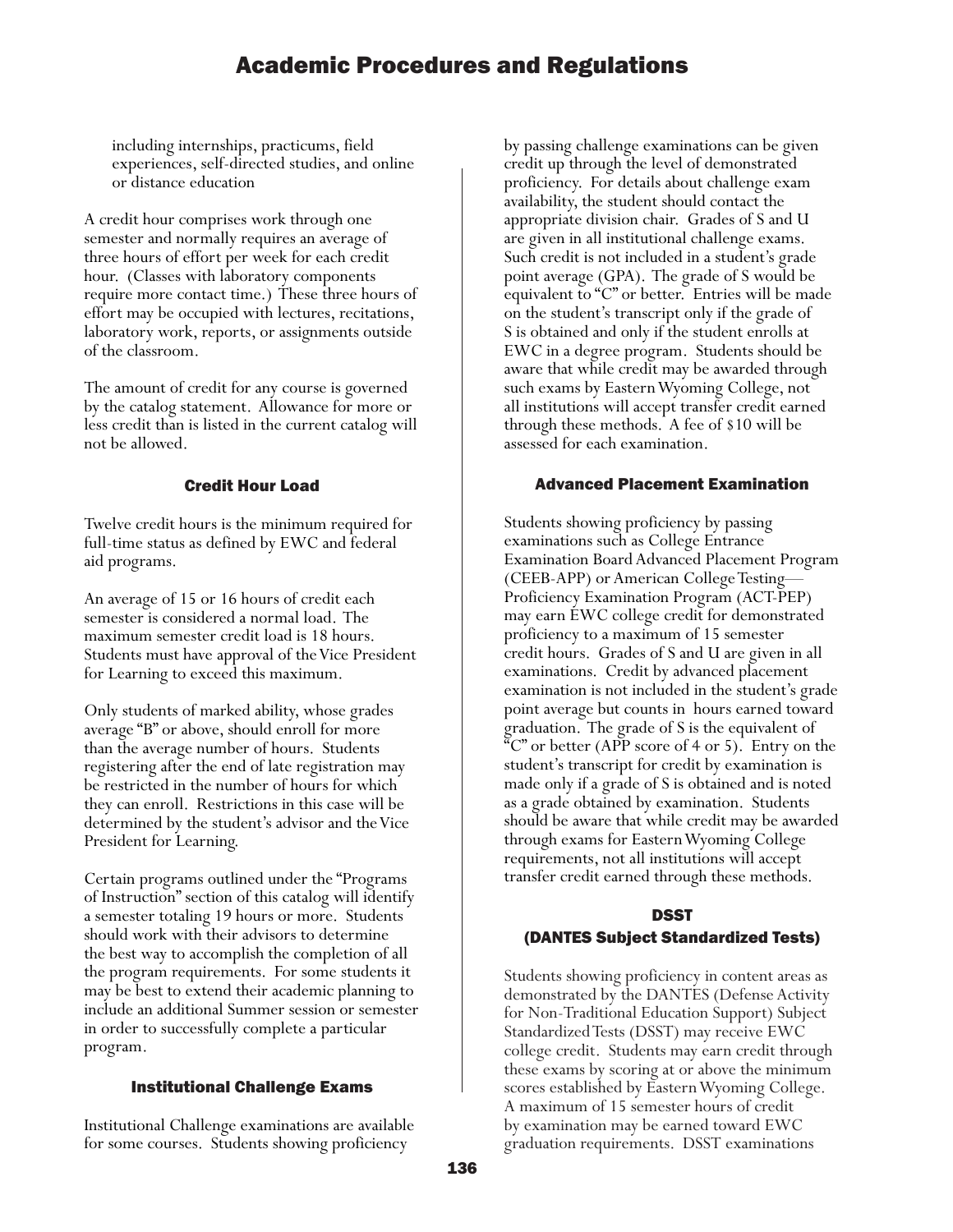are administered by appointment only in the Testing and Career Services Center. For copies of the DANTES policy and information about scheduling an appointment, call 307.532.8288. A fee is assessed for each DSST examination plus an administration fee of \$15.

### College Level Examination Program

Eastern Wyoming College administers subject examinations of the College Level Examination Program (CLEP). CLEP examinations may not be repeated within six months from the time the examinations were administered. Students may earn credit through the subject examinations by scoring at or above the score recommended by the Council on College-Level Examinations. Entries on the student's records will state that the credits earned were by CLEP examinations along with the title of the examination. A maximum of 15 semester hours of credit by examination may be earned toward EWC graduation requirements.

Students may designate the institution they wish to receive their scores and should be aware that not all colleges have the same policies regarding acceptance of credit by examination. Therefore, students should confirm with the college or university to which they are transferring that the credit by examination will transfer. The transfer of CLEP scores to EWC from other accredited institutions will be determined by the Vice President for Student Services.

CLEP examinations are administered by appointment only in the Testing and Career Services Center. For an appointment, call 307.532.8288. A fee is assessed for each CLEP examination plus an administration fee of \$15.

Eastern Wyoming College courses for which CLEP credit may be earned:

|                    |                 | (Minimum Computer-Based                      |                       |
|--------------------|-----------------|----------------------------------------------|-----------------------|
|                    | <b>Semester</b> | <b>Required</b>                              | <b>Testing Score)</b> |
| <b>EWC Courses</b> | Hours           | <b>CLEP Examination</b>                      | <b>Required</b>       |
| <b>BIOL</b> 1010   | 4               | Biology                                      | 50                    |
| <b>CHEM 1020</b>   | 4               | Chemistry                                    | 50                    |
| COSC 1200          | 3               | Information Systems & Computer Apps          | 50                    |
| <b>ECON 1010</b>   | 3               | Principles of Macroeconomics                 | 50                    |
| <b>ECON 1020</b>   | 3               | Principles of Microeconomics                 | 50                    |
| <b>EDFD 2100</b>   | 3               | Intro to Educational Psychology              | 50                    |
| <b>EDFD 2450</b>   | 3               | Lifespan Human Development                   | 50                    |
| <b>ENGL 1010</b>   | 3               | College Composition                          | 50                    |
| <b>ENGL 2020</b>   | 3               | Introduction to Literature                   | 50                    |
| GERM 1010 & 1020   | 8               | German Language                              | 50                    |
| <b>HIST 1110</b>   | 3               | <b>Western Civilization I</b>                | 50                    |
| <b>HIST 1120</b>   | 3               | <b>Western Civilization II</b>               | 50                    |
| <b>HIST 1211</b>   | 3               | Hist of the US I: Early Colonization to 1877 | 50                    |
| <b>HIST 1221</b>   | 3               | History of the US II: 1865 to Present        | 50                    |
| <b>MATH 1000</b>   | 3               | Problem Solving                              | 50                    |
| <b>MATH 1400</b>   | 4               | College Algebra                              | 50                    |
| <b>MATH 1450</b>   | 5               | Precalculus                                  | 50                    |
| <b>MATH 2200</b>   | 4               | Calculus                                     | 50                    |
| <b>MKT 2100</b>    | 3               | Principles of Marketing                      | 50                    |
| <b>POLS 1000</b>   | 3               | American Government                          | 50                    |
| <b>PSYC 1000</b>   | 3               | Introductory Psychology                      | 50                    |
| <b>PSYC 2300</b>   | 3               | Human Growth & Development                   | 50                    |
| SPAN 1010 & 1020   | 8               | Spanish Language                             | 50                    |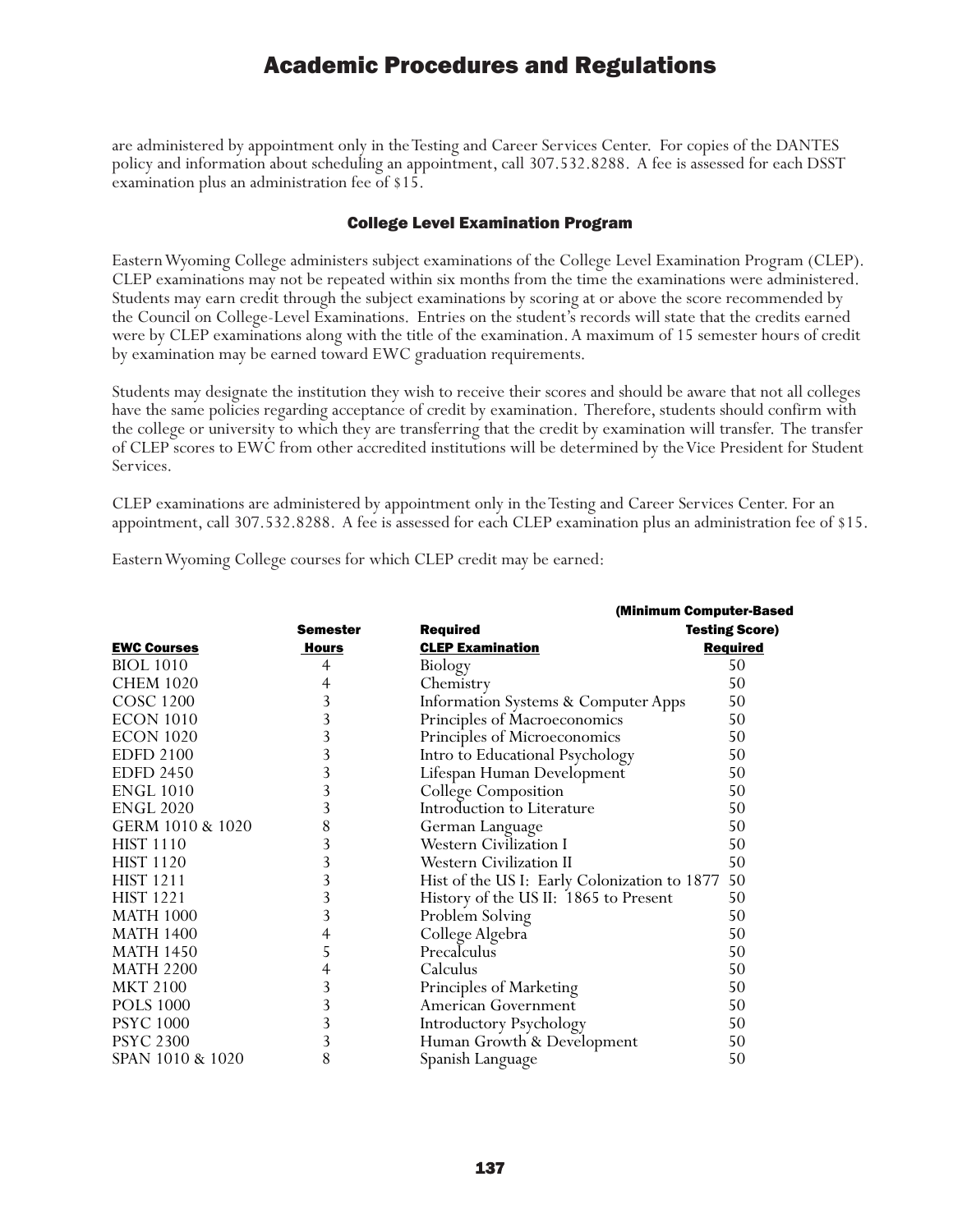## Independent Study

Independent study is available to those students who have demonstrated the self-discipline to study successfully with a minimum of structure and formal direction from an instructor. It is designed for use in exceptional circumstances and is not used routinely.

A student must develop a plan for independent study with his/her advisor and the faculty member who will supervise the work. The plan will be submitted to the appropriate Division Chair for approval. Independent study is subject to the same academic calendar as regularly scheduled coursework and is to be completed during the term.

## Grade Reports

Midterm deficiency notices are found on LancerNet and are alerts to those students whose work in any course is less than satisfactory. The purpose of midterm deficiencies are to call attention to the progress of each student at a point in the term which permits enough time for improvement. Students who receive deficiency notices ( $\text{grade}(s)$  below a "C") should confer with the instructor(s) and their advisor for recommendations and suggestions as to how their work can be improved.

Final grade reports are prepared immediately following the close of each semester. Grades will be available on LancerNet which can be accessed on the Internet at ewc.wy.edu after the close of the semester. A transcript may be obtained through a written request if access to LancerNet is not available to the student.

## Final Examinations

The last week of the semester is set aside for study and final examinations. Where possible, college-sponsored activities will not be scheduled during the final examination period. **No final exams will be rescheduled to accommodate travel arrangements.**

## Grades

It is the policy of the College that the value of the student's work is not determined entirely by what he/she may know upon examination. His/ her grade is determined by daily application and results, as well as by periodic examination.

### The student's performance is evaluated according to the following system of grades:

| Grade | Value        | <b>Definition</b>            |
|-------|--------------|------------------------------|
| A     | 4            | Exceptional                  |
| в     | 3            | Very Good                    |
| C     | $\mathbf{2}$ | Average or Acceptable        |
| D     | 1            | Poor                         |
| *F    |              | Failure (Assigned as a grade |
|       |              | for inadequate performance,  |
|       |              | nonattendance, or            |
|       |              | abandonment of class)        |

 \*X 0 Incomplete. A student who is unable to complete the coursework required in any designated course may receive an incomplete grade of X with an agreement between the student and instructor of the course. Such agreement(s) must be in the form of a "contract" between said instructor and student outlining the work and time designated for such coursework to be finished. These contract forms must be submitted to the appropriate Division Chair. The completion date designated by an instructor may not exceed one academic semester. If the coursework is not completed or graded within one year, the grade of X will revert to a grade of "F" or "W" at the discretion of the instructor.

| Grade | <b>Value</b> | <b>Definition</b> |
|-------|--------------|-------------------|
| w     | o            | Withdrawal        |
| IW    | Λ            | Institutional     |

IW 0 Institutional Withdrawal

\*IP 0 In Progress. The IP grade notation is used for those courses which are still in progress beyond the scheduled end of the term. It is not considered a grade as such, but rather an indicator of a course in progress and is not included in the semester summary of grade points or hours completed. The temporary notation of IP is assigned for each student enrolled in the course until a permanent grade is issued by the instructor. If the course is not completed or graded within one year, the grade of IP will revert to a grade of IW.

## Grade Value Definition

**S,\*U** 0 Satisfactory and Unsatisfactory. The grade of S is interpreted as a grade of "C" or above and the grade of U is interpreted as a grade below "C".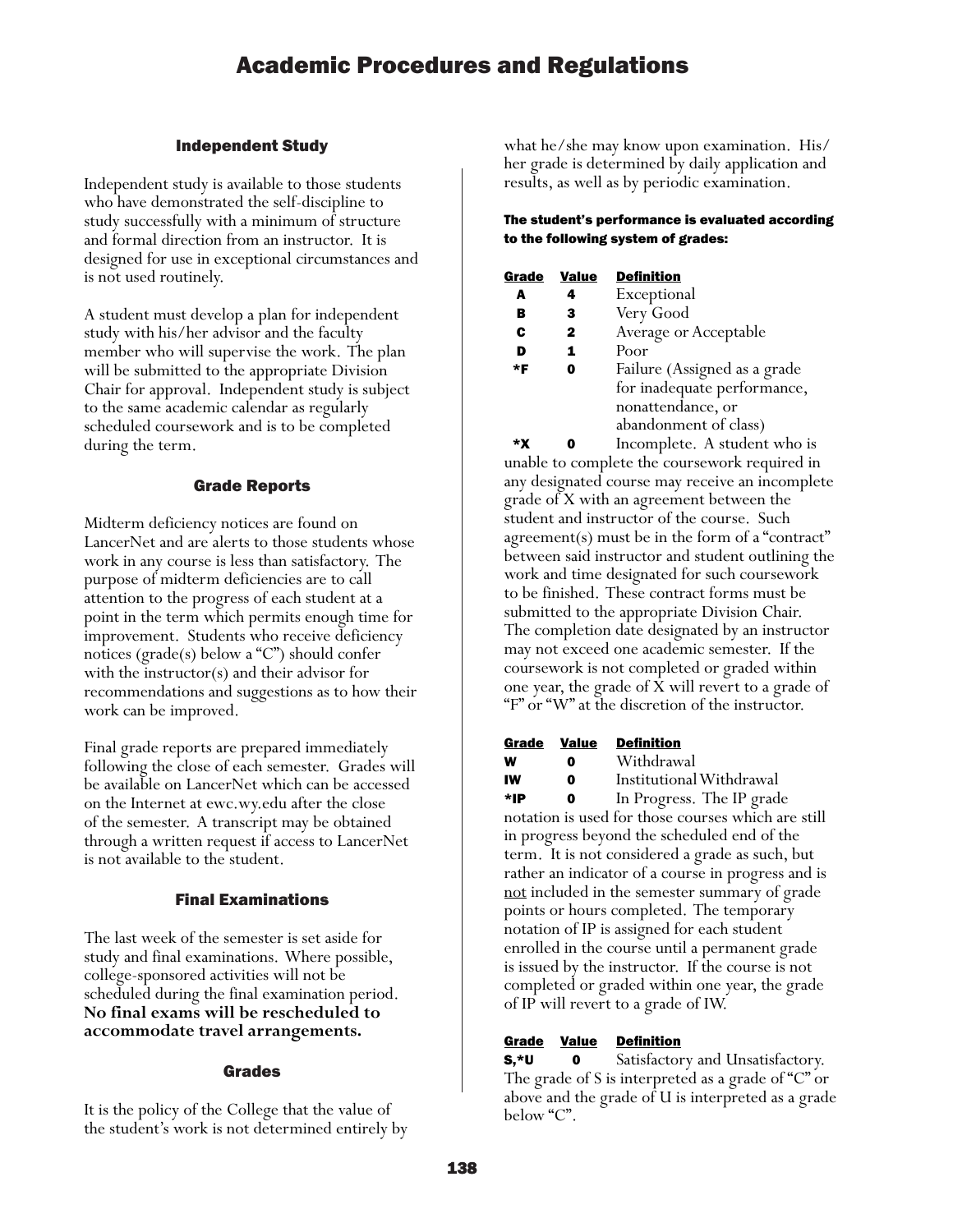S/U grades are intended primarily for on-the-job training courses and credit through institutional challenge examinations, credit through the College Level Examination Program (CLEP), credit by Advanced Placement Examinations, DANTES, and courses which are offered for S/U grade only. Students should be aware that while credit may be awarded through such exams for Eastern Wyoming College requirements, not all institutions will transfer credit earned through these methods.

Neither the S nor U grade carry grade points and neither will be included in the calculation of a student's grade point average. Both S and U grades will count as hours attempted and S grades will count as hours earned. Once issued, an S grade cannot be converted to a letter grade.

### Grade Value Definition

\*AU 0 Audit. Students must signify at the time of registration whether or not they are taking courses for audit. There will be no opportunity to change this decision after enrollment.

\*For financial aid purposes, grades of F, X, W, IW, IP, U, and Audit do not count toward successful completion of classes.

### Grade Point Average

A grade point average (GPA) represents a weighing of all applicable credit hours and grades. For purposes of calculating the grade point average, grades are assigned the following point values: A=4, B=3, C=2, D=1, F=0. Courses in which a grade of IW, IP, X, W, S, U, or AU is assigned are not used in calculating the grade point average.

#### A student's GPA is derived by the following process:

First the point value of the grades the student earned in each course is multiplied by the number of credit hours for that course. The products (credit hours multiplied by point value) for all the student's applicable courses are added together, and the total is divided by the number of applicable credit hours attempted. The result is the student's GPA.

#### For example, a student carrying 16 credit hours earned the following grades:

3 hour course A (4) 3 hour course C (2) 4 hour course B (3) 4 hour course A (4) 2 hour course B (3)

#### The computation for the grade point average is as follows:

- $3$  hours  $X = 12$ 3 hours  $X = 6$ 4 hours  $X$  3 = 12 4 hours  $X = 16$ 2 hours  $X = 6$ 16 hours 52 points 52 points divided by 16 hours = 3.25 GPA
- **1.** Semester Grade Point Average: The sum of all grade points earned in a semester divided by all applicable credits attempted.
- 2. Cumulative Grade Point Average: The sum of all grade points earned at EWC divided by all applicable credits attempted at EWC. Only the credit and grade points earned in the course or last attempt of a repeated course are used in calculating the grade point average.

### Challenges to the Record

See EWC Notification of Rights Under FERPA for Postsecondary Institutions on page 146.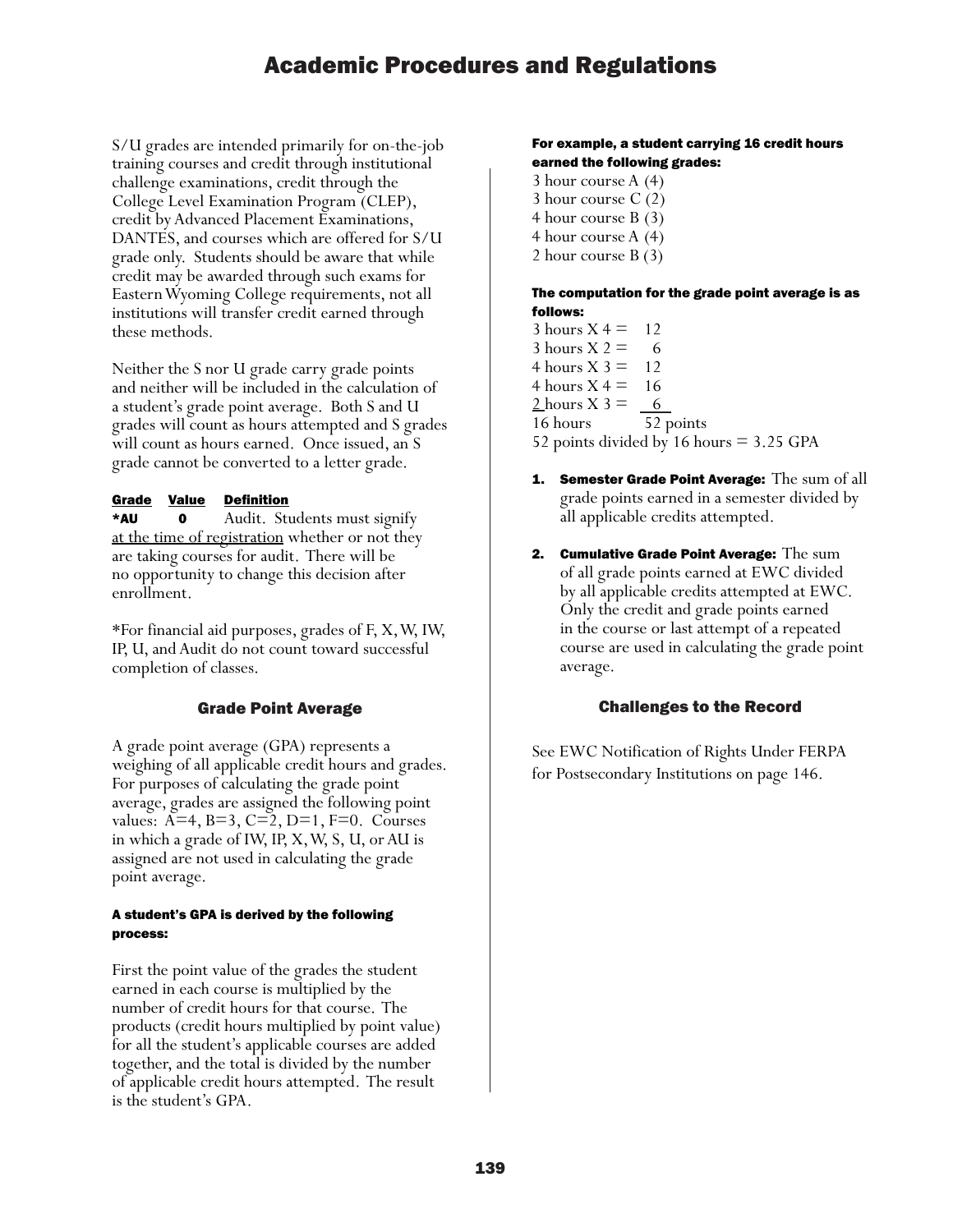## Exit Assessment

All candidates for Associate of Arts or Associate of Science degrees are required to participate in exit assessments prior to graduation. The first assessment, known as an Outcomes Assessment, targets the student's specific program of study (major) and may include portfolios, exit interviews, papers, comprehensive exams, etc. The second assessment is the Collegiate Assessment of Academic Proficiency (CAAP). Administered in the Spring semester, the CAAP exams are a set of standardized tests developed to test core educational skills. This assessment targets selected general education skills typically attained in college such as reading, writing, mathematics, science reasoning, and critical thinking. Students graduating in the Fall term with their Associate of Arts or Associate of Science degrees are encouraged to take the CAAP exams in the Spring term before graduation.

All candidates for the Associate of Applied Science degrees and Certificates are also required to participate in an Outcomes Assessment prior to graduation. While the specific assessment method varies depending on degree and program, one portion will target the general education skills of reading, math, and writing. This exit assessment process will help students validate academic proficiency, identify broad academic strengths and weaknesses, and plan future educational choices more effectively. The results of the assessment process will also serve to evaluate Eastern Wyoming College's effectiveness in specific program training and overall general education preparation, and provide information that can be used for improvement. A summary of the results from past EWC outcomes assessment activities is available on the college's website (ewc.wy.edu) under About EWC-Data and Planning.

## Honor Roll

Students who achieve high scholastic grades are honored by being placed either on the President's Honor Roll or the Dean's Honor Roll. To be considered for the honor rolls, the student must carry a minimum credit load of 12 semester hours and must receive letter grades of A, B, C, D, F, or S/U. The student can receive no semester grades of X (Incomplete) or IP (In Progress) for honor roll purposes. In addition to the above criteria, the student must achieve a

4.00 GPA for the President's Honor Roll and at least a 3.50 GPA for the Dean's Honor Roll. The Dean's Part-time Student Honor Roll recognizes students who are enrolled in at least six credit hours, but less than twelve, and who have a GPA of at least a 3.50.

### Graduation

The College holds one annual commencement in May. Although attendance is optional, all December, May, and Summer candidates are encouraged to participate in the ceremony.

**Intent to Graduate cards and degree evaluations must be requested and turned in by mid-November for Spring and Summer graduation, and by March for December graduation.** If students are taking classes from other colleges, they need to submit transcripts at the end of each semester to the Records Office at EWC in Torrington if they are using those classes to meet graduation requirements.

Students who have an incomplete (X) and plan to graduate have one semester or the Summer session (whichever comes first) in which to finish the incomplete. If they do not finish the incomplete, the graduation date moves to the semester in which they finish the incomplete.

A student who graduates "With Distinction" has met, and exceeded, most measures of academic success. With a cumulative grade point average at or above 3.5 on a 4.0 point scale, this student is considered a model of dedication and perseverance.

A student who graduates "With High Distinction" has met, and exemplifies, the highest standards of academic rigor and scholarship. With a cumulative grade point average at or above 3.75 on a 4.0 point scale, this student sets the standard of academic excellence.

Students who have received Federal Direct Subsidized or Unsubsidized student loans while attending EWC must complete Exit Counseling online at StudentLoans.gov prior to graduation.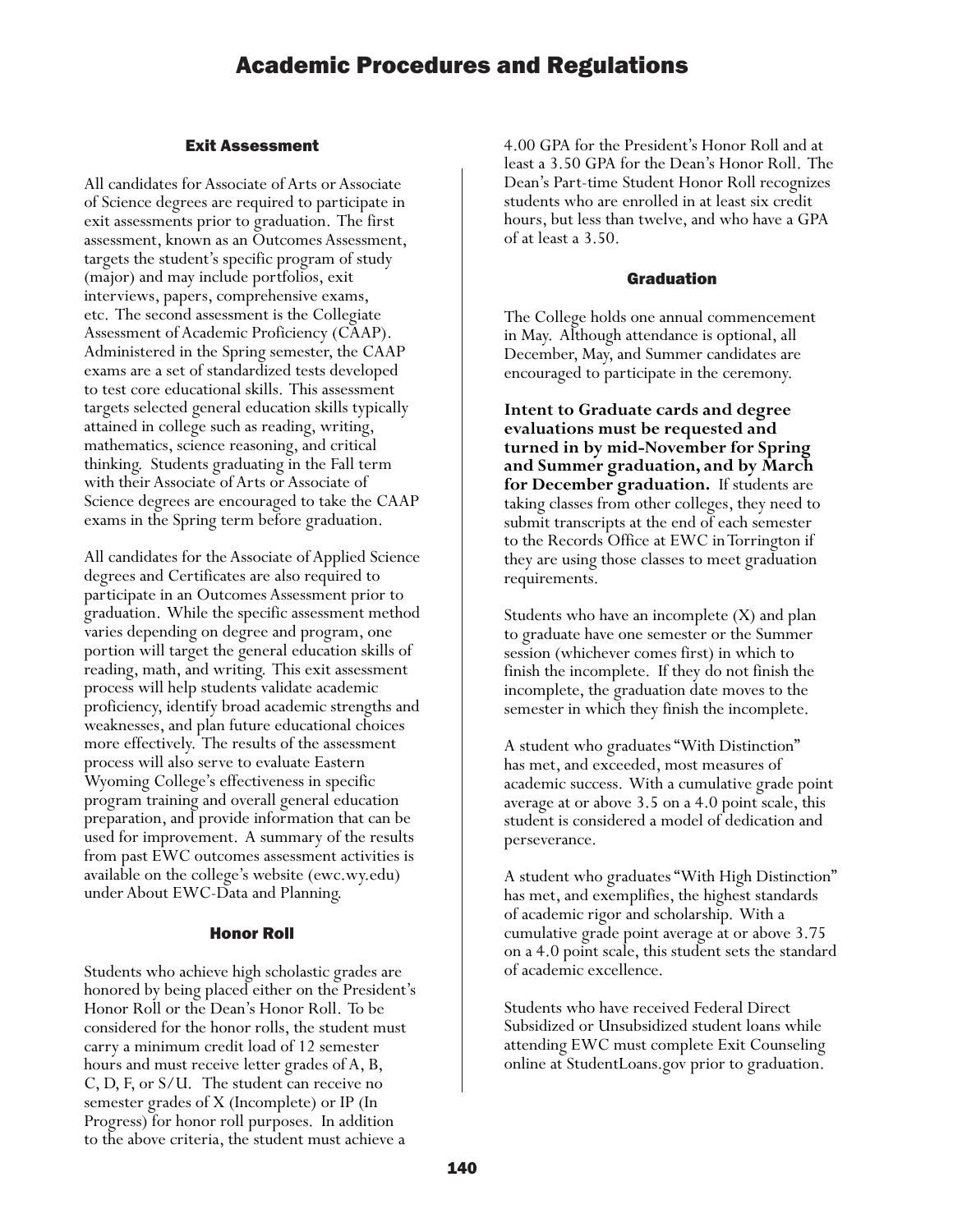### Student Classification

Student classification is based on the number of semester credit hours earned.

#### 1. Freshman

a) less than 30 semester hours

#### 2. Sophomore

a) 30 semester hours or more, or students with degrees

### **Transcripts**

Official transcripts and records of college work may be obtained from the Records Office upon a signed, written request by the student. Request forms may be obtained in the Records Office or on the EWC website under "Current Students". **Oral requests are not accepted.** No transcripts or records will be released for students who have unpaid financial obligations with Eastern Wyoming College.

Official transcripts of credit earned at other institutions and other records which have been presented for admission or evaluation of credit become the official educational record. Actual acceptance of transfer credit is dependent on the curriculum pursued by the student. No transfer hours will be recorded until the student has enrolled and completed at least one credit course through Eastern Wyoming College.

Students are asked to anticipate transcript needs at least 5 days in advance. A minimum of 5 days is usually needed at the close of a semester to record grades and issue transcripts. There is not a charge to receive a transcript.

### Limitations of Courses Offered

Eastern Wyoming College reserves the right to cancel any course for which there is insufficient enrollment. Certain courses are offered irregularly and based on demand. The listing of available courses in this catalog does not imply a contractual obligation to offer these courses.

## Repeating Courses

With approval of the academic advisor, a student may repeat courses to better a previous grade. In such cases, both credit entries and both grades

appear on the student's record. The credit from any given course (or equivalent course on another campus) is applicable to degree requirements only once. The credit and the grade earned <u>in the</u> last attempt are used in calculating the cumulative grade point average. Variable credit courses are not considered as repeat courses unless the instructor provides written certification that the course content was, in fact, repeated. A student is not to repeat a course in which a grade of X (Incomplete) has been assigned. The proper procedure is to arrange with the instructor to complete the coursework.

Repeating courses may affect Veterans Educational benefits.

### Auditing Courses

The privilege of auditing a credit class is available with approval of the student's advisor and the class instructor. Though this auditing privilege carries full rights of class participation, it does not carry academic credit or a grade, and subsequent credit by special examination is not available. The auditing privilege is subject to the same fee schedule as credit courses. Students must signify at the time of registration whether or not they are taking courses for audit. Audited courses cannot be funded by financial aid.

#### Attendance

**A student at Eastern Wyoming College is expected to attend all sessions of each course in which he/she is enrolled.** Active participation in all scheduled learning activities is essential for the student to satisfactorily achieve the educational objectives of any course. An instructor is authorized to withdraw a student from a course whenever:

- a) the student's absences in the course exceed 20% (twenty percent) of the scheduled sessions for the semester, or
- b) the student has been absent 6 (six) consecutive class hours in the course, or
- c) the student has not completed 20% (twenty percent) of the assigned learning activities.

Where a special program attendance policy varies from the above, that program policy will prevail.

A student who is withdrawn from a course on or before the school's official last day to drop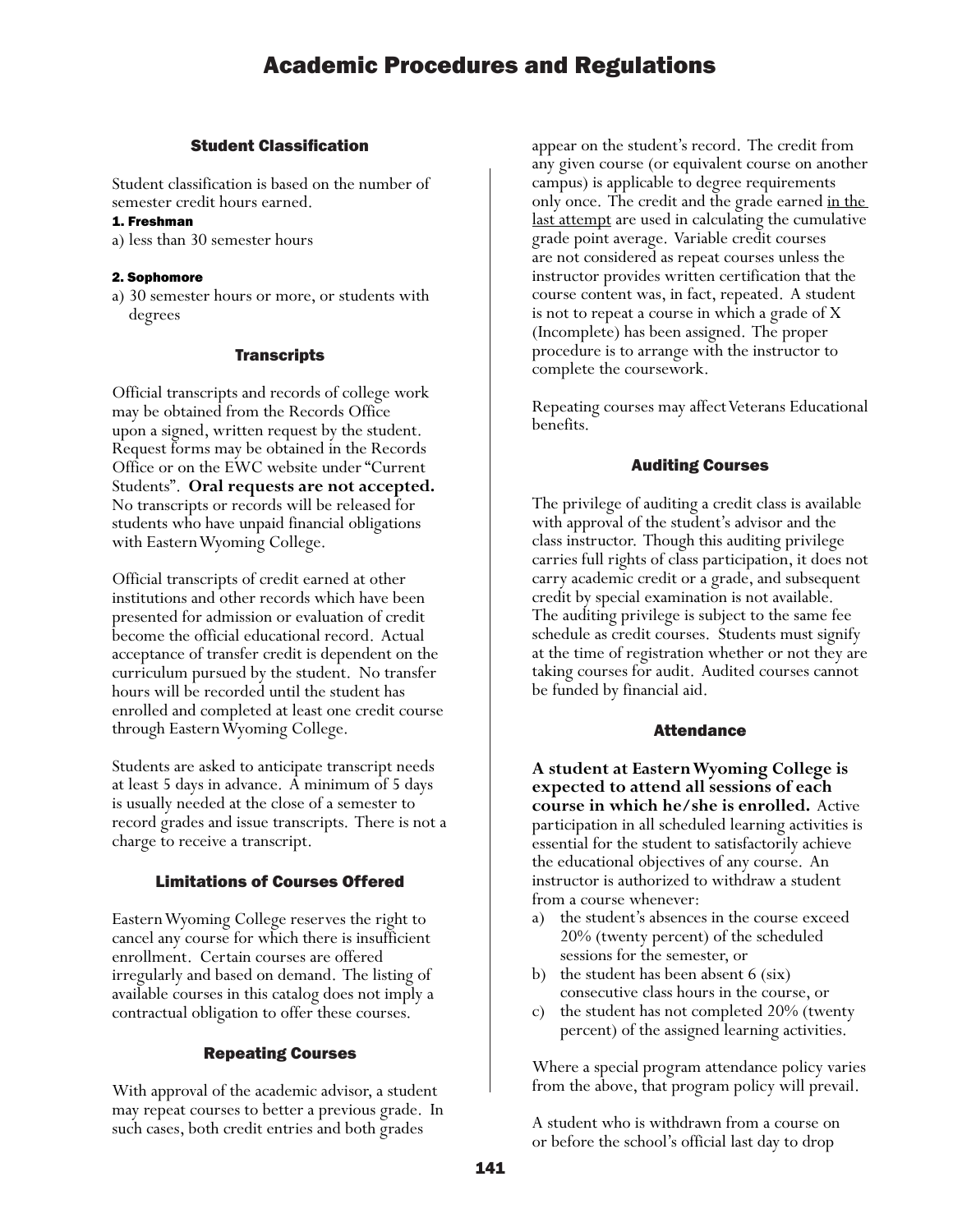classes will receive a grade of W (Withdrawal) for the course. A student who is withdrawn after the official last day to drop classes will receive a grade of F (Failure), a grade of IW (Institutional Withdrawal), or a grade of W (Withdrawal) for the course.

It is the responsibility of the instructor to notify, in writing, the Vice President for Student Services that the student is being withdrawn. The instructor also must indicate what grade the student is to receive. The Vice President for Student Services will then notify the student of the action taken.

Due to the variation of course content and in types of classroom activity, make-up policies will vary from instructor to instructor and will be outlined in the course syllabus given to each student.

## Leave of Absence

A student who must be absent for an extended period of time because of health or other unavoidable circumstances may petition the Vice President for Academic Services for a leave of absence. A leave accounts for absences from classes, but does not relieve the student from making up all work missed, nor does it excuse the student from going through the regular withdrawal procedure (outlined below) if the student discontinues attendance for the remainder of the semester.

## **Withdrawals**

## WITHDRAWAL FROM INDIVIDUAL CLASSES

It is the responsibility of the student to drop her/his classes; ceasing attendance to classes does not constitute an official withdrawal from class. **A student wishing to withdraw from an individual class must obtain a change of registration card from the Records Office before withdrawal is official** (withdrawal cards are valid only for 72 hours after issuance). Students may withdraw from any or all classes before the last 28 calendar days of the semester and receive a grade of W (Withdrawal). For classes with a duration of less than 15 weeks, student withdrawal must be completed on a prorated basis to the 15 week semester. After this time, withdrawal

will be allowed only upon approval by the Vice President for Student Services if there are exceptional circumstances necessitating withdrawal. The student or an individual instructor will have the right to appeal this decision to the Curriculum and Learning Council. A Withdrawal (W) grade is not computed in the student's grade point average. Withdrawal from a class does not release a student from any unmet financial obligation.

## B. WITHDRAWAL FROM COLLEGE

Withdrawal from Eastern Wyoming College is the official discontinuance of attendance. Students wishing to withdraw are requested to obtain a withdrawal form from the Records Office, complete the form, and return the form to that office. A student who follows this procedure will receive a grade of W (Withdrawal) on his/her transcript for each of the classes in which the student is enrolled, and the grade of W is not computed in the student's grade point average. Discontinuance of attendance without completion of the withdrawal procedure may result in a grade of F (Failure) for each course in which the student is enrolled.

## C. INSTITUTIONAL WITHDRAWAL

The Vice President for Student Services may institutionally withdraw an individual from all classes in the event of a student's total abandonment of classes, a delinquent financial account, death, or other extenuating circumstances. The grade of IW (Institutional Withdrawal) is assigned to the student's classes and is not computed in the student's grade point average. The student will have the right to appeal this decision to the Curriculum and Learning Council.

## Academic Standing

### A. Coding

A student either currently or formerly enrolled shall have on his/her record one of the following academic status codes:

**0** – Student not subject to probation or dismissal regulations; or a student who has attempted fewer than twelve cumulative credit hours.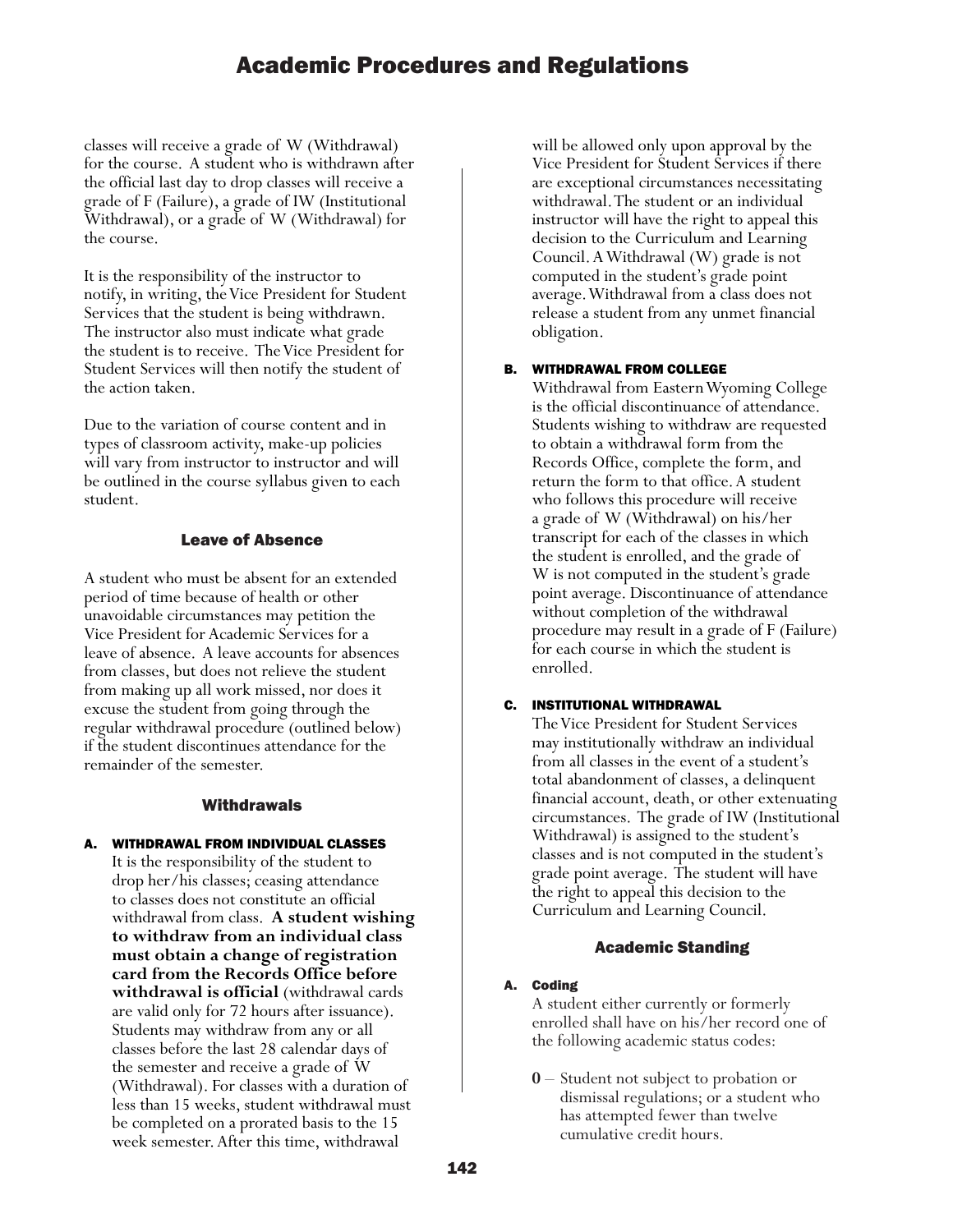- **<sup>1</sup>** Good Standing A student who has attempted twelve or more cumulative credit hours and has a Cumulative Grade Point Average of 2.00 or higher is making satisfactory academic progress and is in good standing.
- **2** Academic Probation
- **3** Academic Suspension
- **4** Academic Dismissal

# **B. Academic Probation & Academic Suspension**

## **Academic Probation**

Academic Probation is a warning that the student's grades are below the academic standards of Eastern Wyoming College. **A student whose Cumulative Grade Point Average (GPA) falls below 2.00 will be placed on academic probation during the next semester in which he/she is enrolled.**<br>A student on Academic Probation will be

allowed to re-enroll only after meeting with his/ her assigned Academic Advisor. The student will be strongly advised to consider repeating classes in which he/she previously received either a "D" or "F". Students on Academic Probation will be invited to attend an academic success training session at the beginning of their first semester on Academic Probation. Students who do not attend this session forfeit their ability to file an initial appeal for Academic Reinstatement. Students on Academic Probation who attend classes at Outreach sites should contact their Outreach Coordinator.

If at the end of the probationary period, the student:

- a) Achieves a 2.00 Cumulative GPA or higher, he/she will be placed on Good Standing.
- b) Achieves a 2.00 Semester GPA or higher, but the Cumulative GPA is below 2.00, he/she will remain on Academic Probation.
- c) Fails to achieve a minimum Semester GPA of 2.00, he/she will be placed on Academic Suspension.

## **Academic Suspension**

A student who is subject to Academic Suspension is not permitted to re-enroll until he/she has:

1) Filed a Petition for Academic Reinstatement (obtained from the EWC Records Office) with the Vice President for Student Services

(the student may be requested to appear for a personal interview with the Academic Reinstatement Committee), and;

2) The petition approved by the Academic Reinstatement Committee. The Academic Reinstatement Committee may elect to reinstate the student or to suspend the student for the period of one semester. After being suspended for one semester, the student may return under the conditions outlined in "Academic Suspension".

## **Academically Suspended Student Who is Reinstated**

If the student, at the end of the reinstatement period:

- a) Achieves a 2.00 Cumulative GPA or higher, he/she will be placed on good standing.
- b) Achieves a 2.00 Semester GPA or higher, but the Cumulative GPA is below 2.00, he/she will be placed on probation.
- c) Fails to achieve a minimum Semester GPA of 2.00, he/she will be subject to academic dismissal.

## **Academic Dismissal**

A student who has been academically dismissed is not permitted to re-enroll until he/she:

- 1) Meets with the Vice President for Student Services to agree on a plan for how the student will achieve academic Good Standing.
- 2) Once the plan is approved, the student may take no more than nine hours each semester from EWC all of which must be repeats of classes in which the student received either a "D" or "F" in previously.
- 3) If, after two semesters under the agreed upon plan, the student has not achieved academic Good Standing, he/she will be dismissed for one academic year.
- 4) After one year, the academically dismissed student may return to EWC but may take no more than nine hours each semester all of which must be repeats of classes in which the student received either a "D" or "F" in previously. This will continue until the student has achieved academic Good Standing.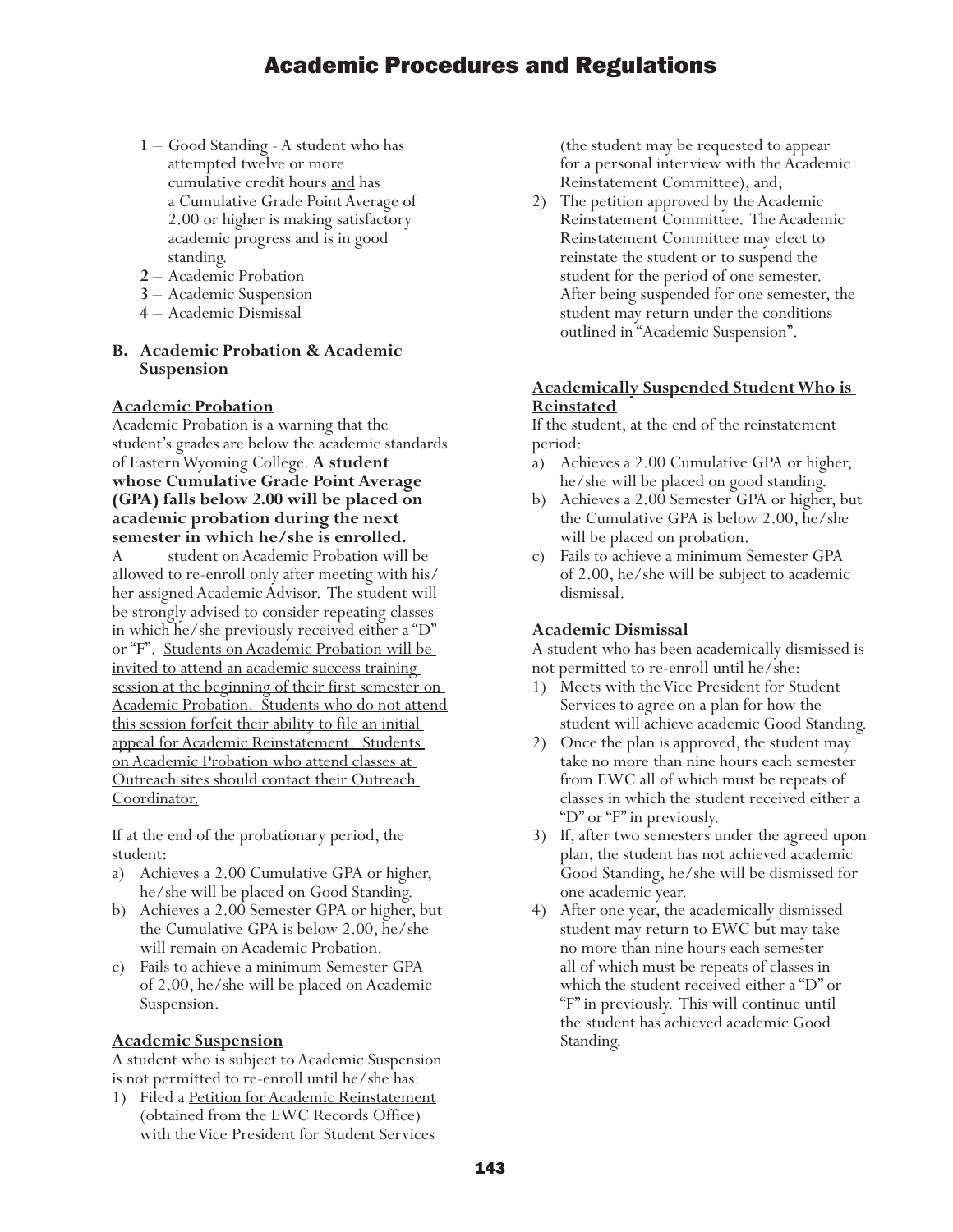## Academic Amnesty

Academic Amnesty permits students to eliminate one semester's credits and grades from their record. The courses and grades will appear on the transcript with a notation that the student was granted Academic Amnesty and that appropriately marked grades are no longer part of the cumulative grade point average, and will not help satisfy EWC graduation requirements. All credits and grades taken during the semester will be subject to Amnesty including those courses which were successfully completed.

Only returning EWC students may petition for Academic Amnesty. Application must be made after the posting of grades for which Amnesty is sought but no later than the 90th calendar day of the subsequent Fall or Spring semester of enrollment. The petition shall be submitted to the office of the Vice President for Student Services. Academic Amnesty may be applied only once and is irrevocable.

**Since Academic Amnesty may affect financial aid awards, students receiving financial aid should contact the Financial Aid Office prior to applying for Amnesty.**  The Petition for Academic Amnesty form can be found on the EWC website under Outreach Sites-Outreach Forms. Further information can be obtained in the EWC Records Office.

## Student Conduct

Colleges recognize the student as an adult pursuing an education. Just as a student does not lose citizenship rights upon enrolling at a college, the student also does not become immune to society's obligations and laws or to the responsibilities of daily living in a broader society. In general, the behavioral norms expected of the college student are those of common decency and decorum, recognition of and non-infringement upon the rights and property of others and of the College, honesty in academic work and all other activities, and observance of local, state, and federal laws.

When students enter Eastern Wyoming College, they take upon themselves certain responsibilities and obligations including satisfactory academic performance and social behavior consistent with the lawful purposes of the College. Student

conduct, therefore, is not considered in isolation within the college community but as an integral part of the education process. All students are expected to know and abide by the Student Code of Conduct. A copy of the Student Code of Conduct is available upon request from the Office of the Vice President for Student Services and also contains the student grievance process.

## Academic Dishonesty

Eastern Wyoming College regards all forms of academic dishonesty as serious offenses that cannot be condoned. These forms include inappropriate dependence upon the aid of other persons in carrying out class or laboratory assignments; plagiarism; and cheating on quizzes, tests, or examinations. For a first offense, a student will be subject to the instructor's disciplinary action which may include a grade of zero on the affected coursework, lowering of the final grade in the course, receiving a grade of "F" in the course or withdrawal from the course. The student who commits such an offense a subsequent time will be assigned the grade of "F" and may be subject to dismissal from the College with the reason for dismissal specifically stated and retained in college records. A student who has been the subject of disciplinary action for academic dishonesty may follow the EWC Grievance Policy included in the Student Code of Conduct.

Turnitin is a cloud-based text review service utilized by EWC for originality checking, including improper citations or potential plagiarism. Student work in this course may be submitted to and retained by this service, though the student retains copyright of their written work. Students can view information regarding Turnitin's privacy and copyright policy at http:// www.turnitin.com/en\_us/privacy-center/ overview.

## Student Copyright Guideline

## **Definition of Copyright**

Copyright is the right of an author, artist, composer or other creator of a work of authorship to control the use of his or her work by others. Protection extends to literary works, musical works, dramatic works, pantomimes and choreographic works, pictorial and graphic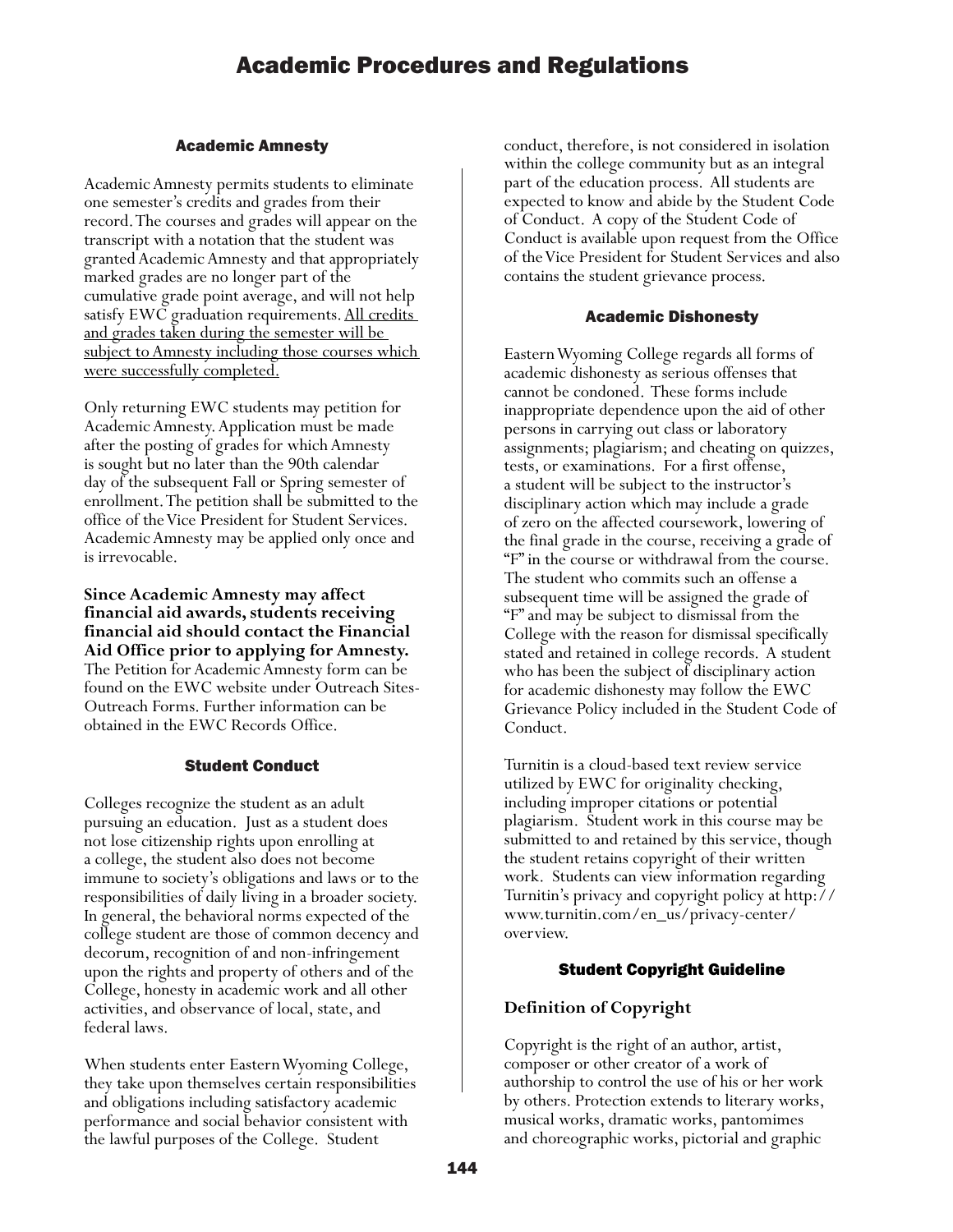works, sculpture, motion pictures and other audiovisual works, sound recordings and architectural works. Generally speaking, a copyrighted work may not be reproduced by others without the copyright owner's permission. The public display or performance of copyrighted works is similarly restricted.

Eastern Wyoming College (EWC) encourages all faculty, staff, and students to respect the intellectual property of others through adherence to copyright laws.

## **Copyright Laws and Technology**

Copyright laws also extend to Peer-to-Peer (P2P) file sharing networks. P2P networks allow files (including, but not limited to music and video files) to be shared among, and stored on, the computers and devices that have access to that network. Though a P2P network itself is not illegal, the content that is shared may include copyrighted material. While using a P2P file sharing (or any file sharing) network - students who share, download, and/or otherwise obtain and use copyrighted material without permission, can be subject to the civil and criminal penalties stipulated for violating copyright laws (see below). Students who perform these actions while using an EWC computer, or while connected to a wired or wireless network affiliated with EWC, may be subject to additional College penalties and disciplinary action.

Applicable college, civil, and criminal penalties can apply even if the file's copyright was unbeknownst to the student. Students are still responsible for their interactions and engagement on all P2P and file sharing networks.

Additionally, EWC complies with all laws and cooperates with law enforcement agencies concerning the investigation of copyright infringement that may have allegedly occurred from a campus-based computer or device, or one connected to a wired or wireless computer network affiliated with EWC.

EWC does not actively "police" its wired and wireless networks to discover acts of copyright infringement. The College does reserve the right, however, to monitor the data traffic that passes through its wired and wireless computer networks, and may investigate anomalies from

expected levels and patterns of data usage. When anomalous activity is observed, measures will be taken to limit or suspend that activity at that time, and investigative measures may be employed to identify the user involved.

## **Violations of the Copyright Law Can Have Serious Consequences:**

- 1. Eastern Wyoming College Disciplinary Action: Copyright infringement can subject a student to disciplinary action under the Student Code of Conduct, since violation of law or College policy is grounds for discipline. First offenses will result in a notice from Computer Services to cease illegal activity. Failure to comply or further incidents of infringement may result in loss of network access for the infringing user or device. Sanctions may include suspension of network access and formal college disciplinary action, including Academic Suspension or Dismissal. These outcomes might prove harmful to future job prospects or academic pursuits, since many employers and graduate and professional schools require disclosure of College disciplinary action.
- 2. Civil Liability: Persons found to have infringed may be held liable for substantial damages and attorney(s) fees. The law entitles a plaintiff to seek statutory damages of \$150,000 for each act of willful infringement. In the cases filed by the RIAA against students at Princeton, RPI, and Michigan Tech, the recording industry sued for damages of \$150,000 for each recording infringed.
- 3. Criminal Liability: Copyright infringement also carries criminal penalties under the federal No Electronic Theft Act. Depending on the number and value of the products exchanged, penalties for a first offense may be as high as three years in prison and a fine of \$250,000.

## Safety

Correct safety instruction and practices are a vital concern within the instructional programs and it is the responsibility of all persons to practice correct safety measures.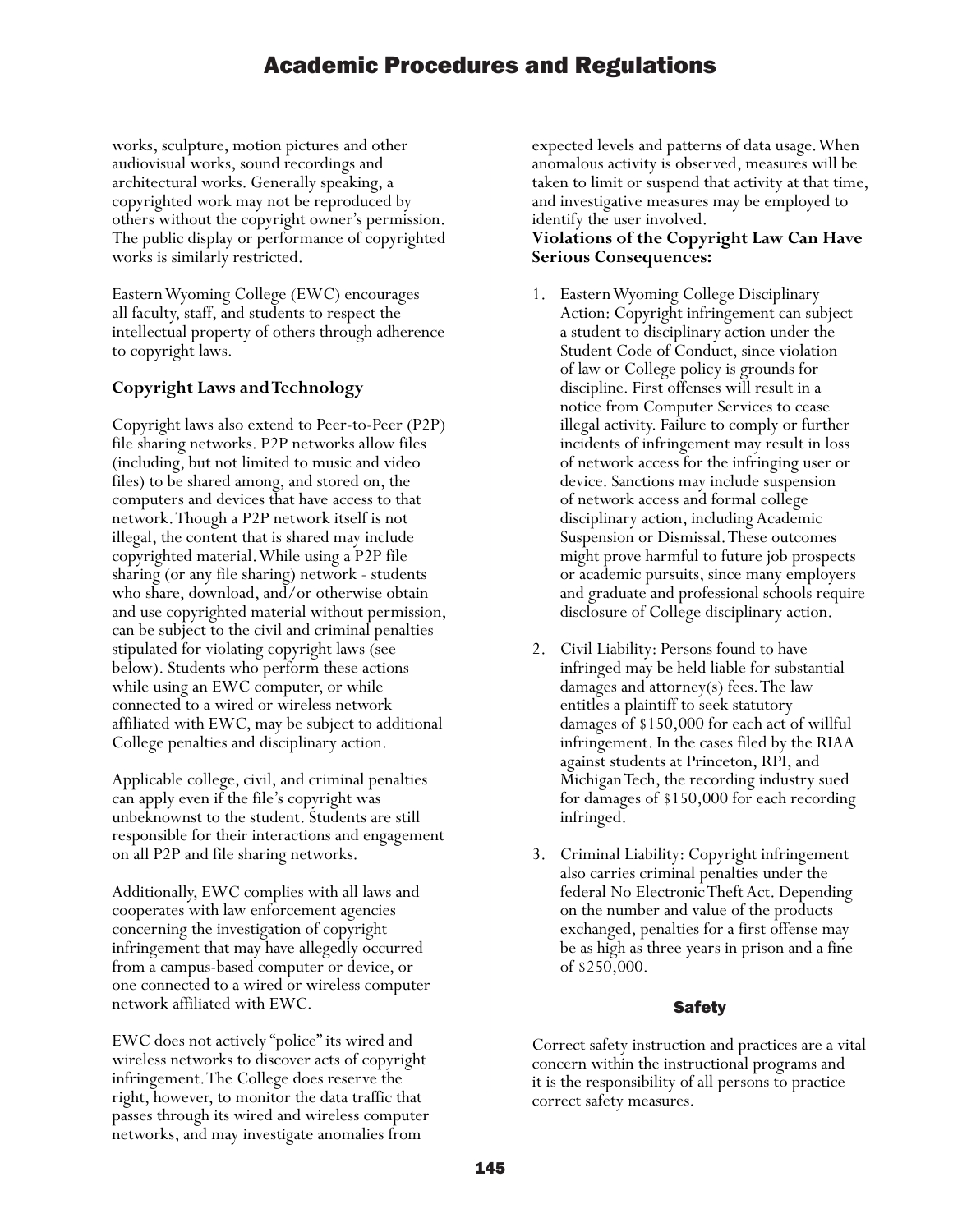If an injury occurs, either during instruction or at any other time while on campus, the injured party must report the injury to the appropriate office (instructor or advisor) so that an "Accident and Injury Report" may be completed.

## Eastern Wyoming College Notification of Rights under FERPA for Postsecondary Institutions

The Family Educational Rights and Privacy Act (FERPA) affords students certain rights with respect to their education records. They are:

(1) The right to inspect and review their education records within 45 days of the day EWC receives a request for access.

Students should submit to the Vice President for Student Services, or other appropriate official, written requests that identify the record(s) they wish to inspect. The EWC official will make arrangements for access and notify the student of the time and place where the records may be inspected.

(2) The right to request the amendment of the student's education records that the student believes are inaccurate or misleading.

Students may ask EWC to amend a record that they believe is inaccurate or misleading. They should write the EWC official responsible for the record, clearly identify the part of the record they want changed, and specify why it is inaccurate or misleading.

If EWC decides not to amend the record as requested by the student, the College will notify the student of that decision and advise the student of his or her right to a hearing regarding the request for amendment. Additional information regarding the hearing procedures will be provided to the student when notified of the right to a hearing.

(3) The right to consent to disclosures of personally identifiable information contained in the student's education records, except to the extent that FERPA authorizes disclosure without consent.

One exception, which permits disclosure without consent, is disclosure to school officials with legitimate educational interests. A school official is a person employed by EWC in an administrative, supervisory, academic or research, or support staff position; a person or company with whom the College has contracted (such as an attorney, auditor, or collection agent); a person serving on the Board of Trustees; or a student serving on an official committee such as a disciplinary or grievance committee, or assisting another school official in performing his or her tasks.

A school official has a legitimate educational interest if the official needs to review an education record in order to fulfill his or her professional responsibility.

Upon request, EWC discloses education records with consent to officials of another school in which a student seeks or intends to enroll.

(4) The right to file a complaint with the U.S. Department of Education concerning alleged failures by Eastern Wyoming College to comply with the requirements of FERPA. The name and address of the Office that administers FERPA is:

> Family Policy Compliance Office U.S. Department of Education 400 Maryland Avenue, SW Washington, DC 20202-5920

## Directory Information

The Family Educational Rights and Privacy Act (FERPA), a federal law, requires that Eastern Wyoming College, with certain exceptions, obtain a student's written consent prior to the disclosure of personally identifiable information from his or her educational records. However, EWC may disclose appropriately designated "directory information" without written consent unless the student has advised the College to the contrary in accordance with EWC procedures. The primary purpose of directory information is to allow EWC to include this type of information from student educational records in certain publications such as honor roll or other recognition lists, graduation programs, and sports activity sheets.

Directory information, which is information that is generally not considered harmful or an invasion of privacy if released, can also be disclosed to outside organizations without prior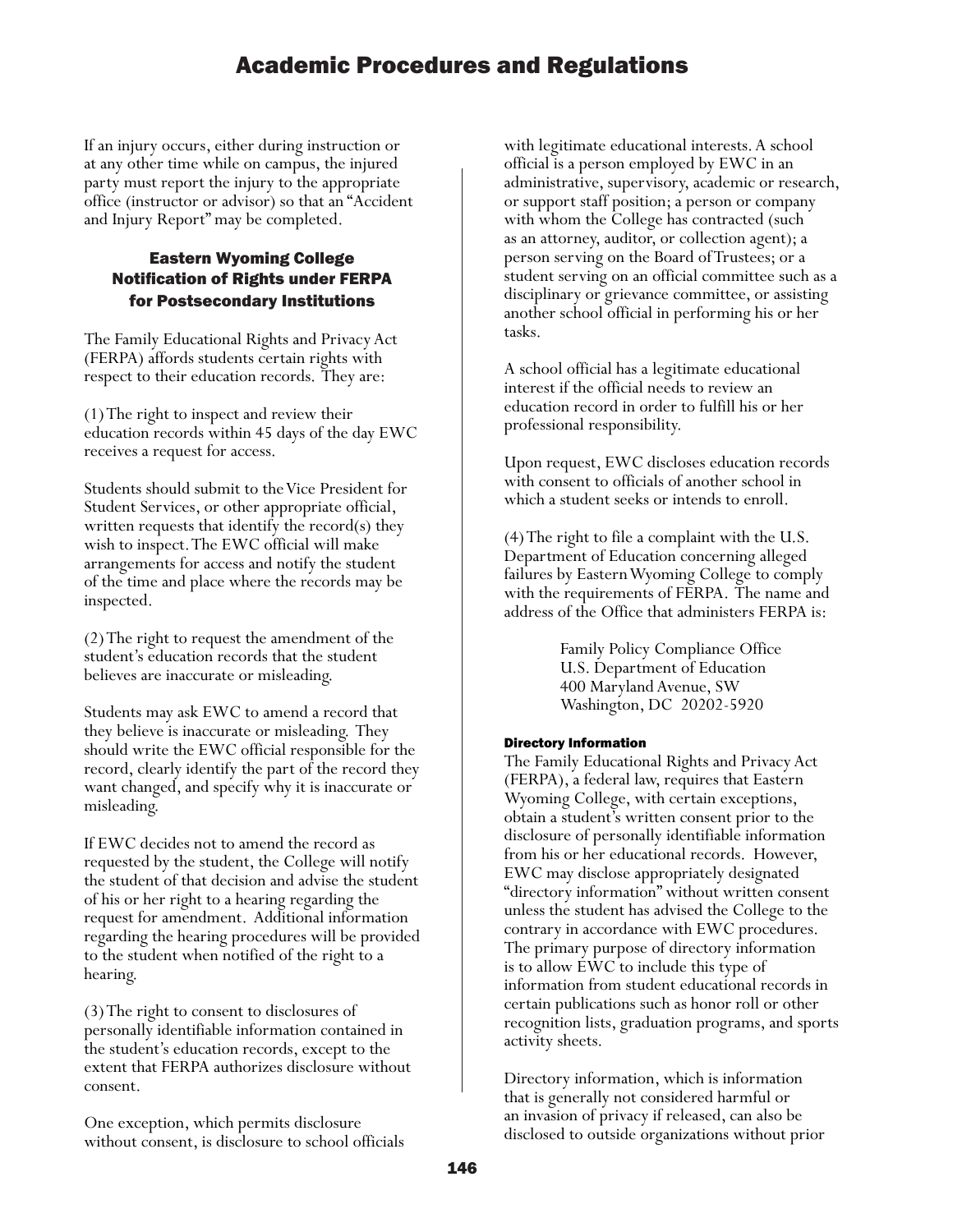written consent. Students must submit written notification to the Records Office within ten (10) days of the beginning of the semester if they wish the personal directory information about them be withheld.

Eastern Wyoming College has designated the following information as directory information:

- 
- 
- 
- Student's name<br>• Dates of enrollment<br>• Dates of enrollment<br>• Affirmation of whether currently enrolled<br>• Full or part-time status<br>• Grade level<br>• Major field of study<br>• Address (local and permanent)
- 
- 
- 
- 
- 
- Telephone listing (local and permanent) Participation in officially recognized activities
- and sports<br>Weight and height of members of athletic
- teams<br>Most recent educational agency or institution
- 
- 
- attended<br>• Photograph<br>• Electronic mail address<br>• Degrees, honors, and awards received

The student is hereby notified of these rights and that a copy of the "Privacy Rights of Parents and Students" pertaining to Eastern Wyoming College may be obtained in the office of the Vice President for Student Services.

## Sexual Harassment Policy

### Definition

Eastern Wyoming College endorses the definition of sexual harassment provided under Title VII of the Civil Rights Act of 1964. Accordingly,

Unwelcome sexual advances, requests for sexual favors and other verbal or physical conduct of a sexual nature constitute sexual harassment when (1) submission to such conduct is made either explicitly or implicitly a term or condition of an individual's employment; (2) submission to or rejection of such conduct by an individual is used as the basis for employment decisions affecting such individual; or (3) such conduct has the purpose or effect of unreasonably interfering with an individual's work

performance or creating an intimidating, hostile, or offensive working environment.

#### Policy Statement on Sexual Harassment

Eastern Wyoming College strives to create a work environment that is desirable for all employees and students.

Sexual harassment of employees or students is reprehensible, illegal, and will not be tolerated at Eastern Wyoming College. Such activity which influences employment decisions or the academic success of students is contradictory and antithetical to the environment provided by this institution, and prompt and remedial action will be taken by Eastern Wyoming College upon any finding of sexual harassment.

All complaints of sexual harassment will be investigated. Employee complaints should be filed with the complainant's immediate supervisor or the Affirmative Action Officer. Student complaints should be registered with the relevant Division Chair or the Affirmative Action Officer. If the complaint cannot be resolved at this level, the College Grievance Procedure under EWC/ Board of Trustees Grievance Policy No. 1.7 should be followed. Victims of sexual harassment are strongly encouraged to disclose any episode(s) of sexual harassment. Such disclosure will assist EWC in its attempts to prevent future episodes of sexual harassment.

Any Eastern Wyoming College agent or employee who is found to have engaged in sexual harassment of another employee or student will be subject to disciplinary sanctions which may include, but not limited to, written reprimand, demotion, transfer, required professional counseling, and/or termination of employment. Any student who violates this policy will be subject to prompt and appropriate discipline. Such discipline may result in the student being expelled from Eastern Wyoming College.

No employee or student shall suffer reprisal from Eastern Wyoming College as a consequence of filing a "good faith" complaint.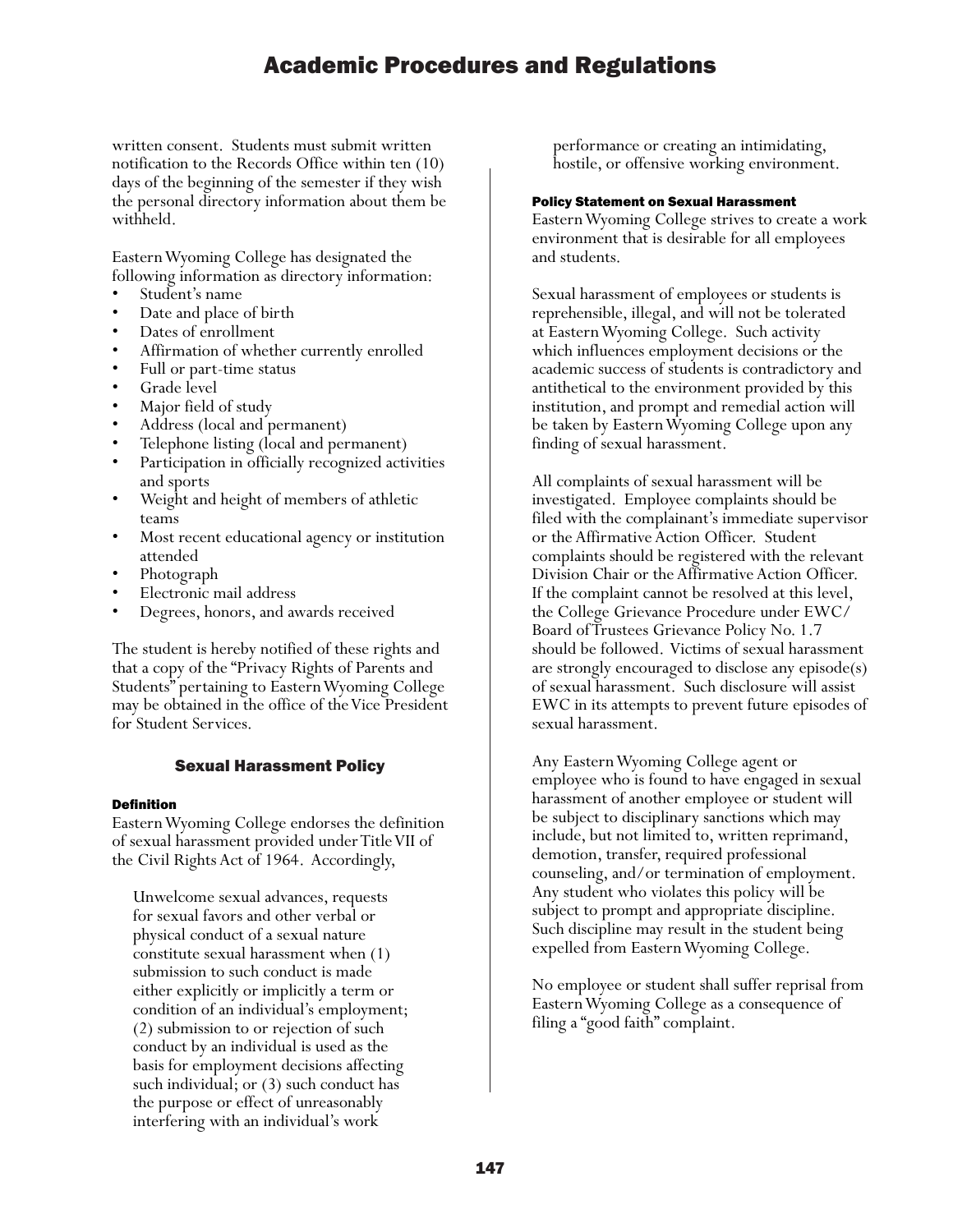## Complaint Log

Eastern Wyoming College maintains a record of all formal student complaints received in the office of the President, Vice President for Learning, or the Vice President for Student Services. Student complaints are defined as those which are nontrivial in nature, either academic or nonacademic, made formally in writing, signed by a student, and addressed to and submitted to an organizational officer with the responsibility to handle the complaint. The formal Complaint Log is maintained in the office of the Vice President for Student Services and contains the following information:

- A. Date the complaint was first formally submitted to an appropriate officer;
- B. Nature of the complaint (e.g. dispute about a grade, allegation of sexual harassment etc.);
- C. Steps taken by EWC to resolve the complaint;
- D. EWC's final decision regarding the complaint including referral to outside agencies; and
- E. Any other external actions initiated by the student to resolve the complaint, if known to the institution (e.g. lawsuit, EEOC investigation, etc.).

EWC will maintain, at a minimum, records of complaints for a two year period. The log is available for review by college staff, representatives of accrediting agencies, and by other, appropriate outside agencies. The names of any individuals involved in the complaint (including the names of any student(s) or EWC staff directly involved) are not part of the log.

Complaints, at EWC, are first addressed through the Informal Grievance procedure as outlined in the EWC Student Handbook. Those complaints that are not resolved using the Informal Grievance procedure, are resolved using the Formal Grievance Procedure also outlined in the EWC Student Handbook. The Handbook contains the EWC Student Code of Conduct (Board of Trustee Policy 5.13) that addresses how behavioral and other issues, including student complaints, are addressed by the College.

### INFORMAL GRIEVANCE PROCEDURE (As it pertains to students)

In order to ensure the most complete processing of complaints or concerns within the environs of Eastern Wyoming College, the College adopts

the following procedures: The first procedure, the informal grievance procedure, is designed to permit an expedited and orderly processing of all complaints or concerns of students in an informal manner, while at the same time ensuring that the complaints are fully explored and that a reasonable effort has been made to resolve the difficulties without the necessity of formal grievance proceedings.

The informal complaint procedure may be utilized to resolve any student or personnel problems arising at the College. If the grievance cannot be resolved through this informal procedure, the person or persons involved may avail themselves of the formal grievance procedure.

The informal complaint process is limited to fifty (50) calendar days from the alleged event. Complaints of events exceeding 50 days prior to statement of the complaint shall be handled through the formal complaint procedure. Any student who has a complaint may utilize this informal complaint procedure. In implementing this procedure, the complaining party should proceed as follows:

- 1. A complaint should be discussed initially between the persons involved; many problems may be resolved on this one-to-one basis.
- 2. If the persons(s) concerned are unable to resolve the problem on a one-to-one basis, the following procedures should be followed: (a) In the event that the grievance concerns the College President, the complaint will be submitted to a mediation committee of three individuals. One individual shall be selected the complainant, one by the College President, and the two selected individuals shall jointly select a third individual. This committee shall then make recommendations in an effort to resolve the matter.

(b) A student should define the complaint to the appropriate Division Chairperson regarding instructional personnel or matters; and to the appropriate student activities director regarding non-instructional personnel or matters.

This informal procedure does not rule out discussions among the complainant, his/her supervisors, or any other person who may assist in resolving the situation, including the Vice President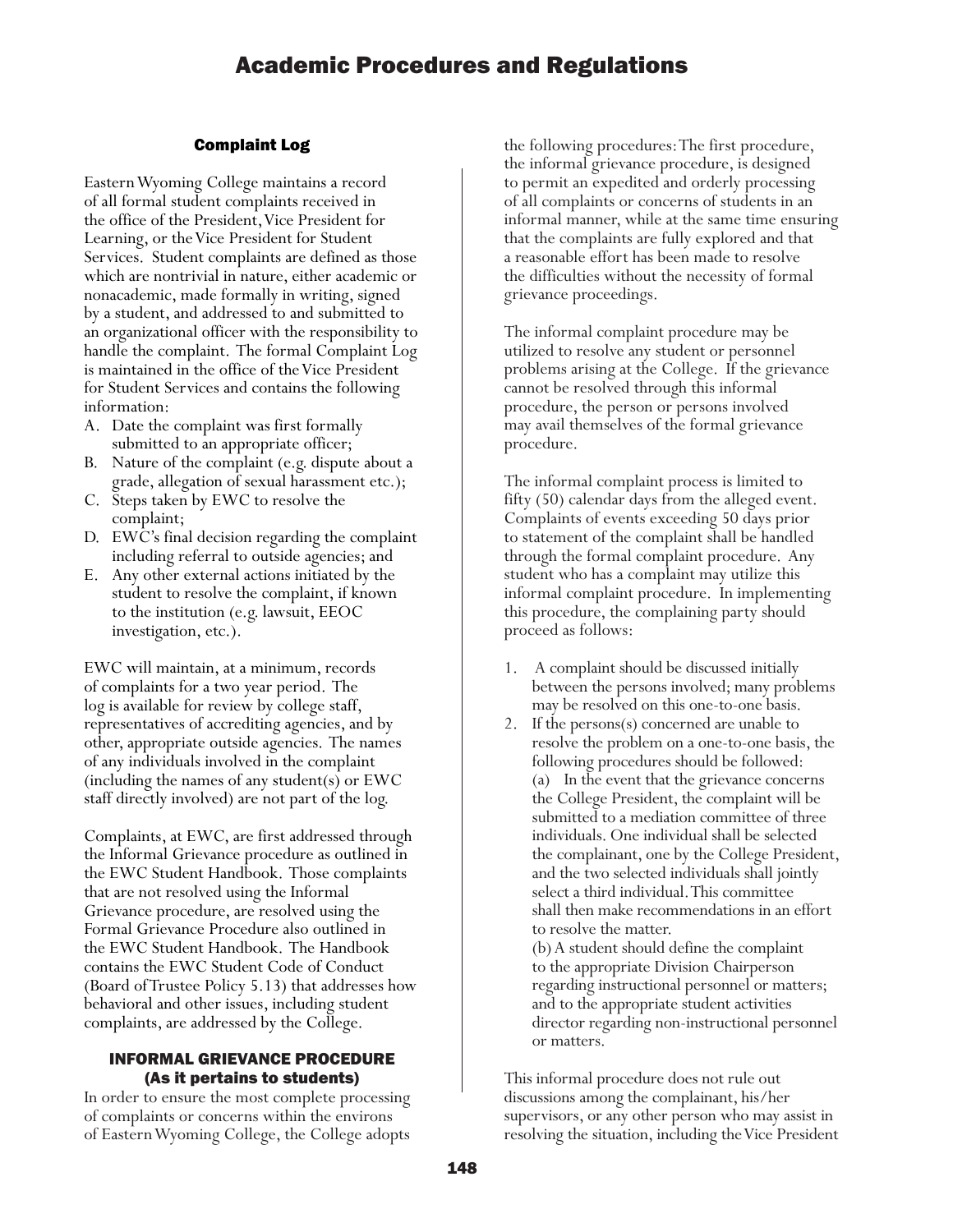in charge of the particular department or activity involved. The Board of Trustees should not be involved in any informal discussion of the grievance with any party involved.

In the event the above procedure does not result in a mutually agreeable solution, the student may file a formal grievance which will then be processed in accordance with the procedures set forth within the College's Formal Grievance Procedure.

## FORMAL GRIEVANCE PROCEDURE (As it pertains to students)

If the complaining party or parties have been unable or unwilling to resolve the complaint utilizing the procedures available under the "Informal Grievance Procedure," the complaining party or parties may proceed to file a formal grievance.

1. The formal grievance procedure begins with the filing of a written complaint. The written complaint must be filed within ten (10) working days following the alleged event, or ten (10) working days after unsuccessfully resolving the complaint informally.

The format of the written formal grievance shall contain the following:

- a. A concise statement of the grievance;
- b. A complete description of the action(s) of all parties involved;
- c. A detailed description of the alleged events;
- d. The date of the alleged occurrence;
- e. The place of occurrence of the alleged events;
- f. The relief or remedy sought by the complainant.
- 2. If the grievant is a student, the grievant shall submit the written complaint to the appropriate Division Chairperson, if the grievance involves instruction matters, and to the Vice President for Student Services if the grievance involves noninstructional matters. All formal student complaints are kept on file in the Vice President for Student Services' office. The Division Chairperson, or Vice President for Student Services, 1) shall notify the relevant parties in the dispute of the receipt of the formal grievance within five (5) working days; and 2) shall investigate, facilitate and answer the grievance in writing.
- 3. If either party is dissatisfied with the written decision from the Division Chairperson or Vice President for Student Services, either party may request a review by the Grievance Review Committee. Such request must occur within five (5) working days after receiving the written decision from the Division Chairperson or Vice President for Student Services. The Grievance Review Committee shall conduct an investigation of the matter within ten (10) working days after the request is submitted. A written decision shall be submitted to the respective parties within five (5) working days after the investigation is completed.
- 4. If either party is dissatisfied with the written decision of the Grievance Review Committee, either party may request a review of the decision by the College President. The request must occur within five (5) working days after receiving the written decision from the Grievance Review Committee. The President shall conduct an investigation of the matter within ten  $(10)$  working days after the request is submitted. A written decision shall be submitted to the respective parties within five (5) working days after the investigation is completed.
- 5. If either party is dissatisfied with the written decision of the College President, either party may request a hearing before the Board of Trustees. Such a request for hearing must occur within five (5) working days after receiving the written decision from the College President. The Board shall then conduct a formal hearing in accordance with its Rules of Practice For Contested Cases.
- 6. COLLEGE PRESIDENT. If the grievance or complaint concerns the College President, the formal Complaint shall be submitted directly to the Grievance Review Committee within ten (10) working days following the alleged event, or ten (10) working days after unsuccessfully resolving the complaint informally. The Grievance Review Committee shall conduct an investigation of the matter within fifteen (15) working days after the Complaint has been submitted. A written decision shall be submitted to the respective parties within five (5) working days after the investigation is completed. If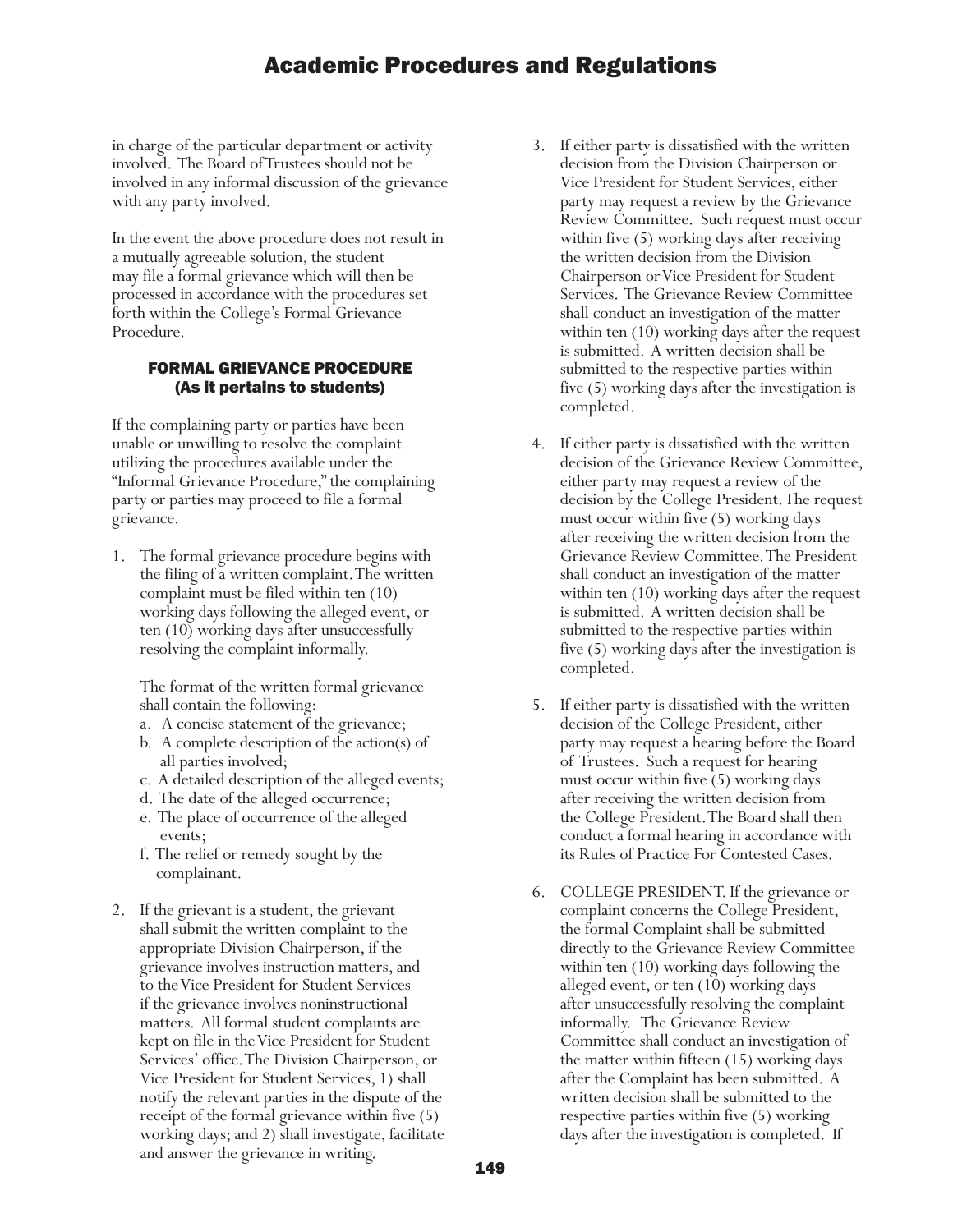either party is dissatisfied with the written decision of the Grievance Review Committee, either party may request a hearing before the Board of Trustees. Such a request for hearing must occur within five (5) working days after receiving the written decision from the Grievance Review Committee. The Board shall then conduct a formal hearing in accordance with its Rules of Practice For Contested Cases.

- 
- 7. Student Grievance Review Committee: Administrator (Chairperson) appointed by
- the College President<br>• Professional Staff Member appointed by the
- Chairperson<br>• Faculty Member appointed by the
- Chairperson<br>• Classified Staff Member appointed by the
- Chairperson<br>
Student Senate Member recommended by Student Senate President

## AFFIRMATIVE ACTION/EQUAL EMPLOYMENT OPPORTUNITY POLICY STATEMENT

Eastern Wyoming College is dedicated to providing opportunities and recognizing the talent of all people at our institution. The College is committed to a policy of equal employment opportunity for all persons on the basis of merit without regard to race, color, national origin, marital status, sexual orientation, sex, religion, political belief, veteran status, age, or disability. In accordance with the policy, Eastern Wyoming College affirms its commitment to nondiscrimination in its employment practices as they relate to recruitment, hiring, selection, screening, testing, compensation, promotion, employment benefits, educational opportunities, access to programs, work assignments, application of discipline, access to grievance procedures, and any and all other conditions of employment which are provided by Eastern Wyoming College policy, regulation, rule or practice.

All administrators, faculty and staff committees and others involved in employment decisions are directed to comply with this policy. The Director of Human Resources is responsible for administering and coordinating the College's Affirmative Action/Equal Employment Opportunity Program.

Name, office location and telephone number are: Mr. Stuart Nelson Director of Human Resources Affirmative Action Officer Tebbet Building, 234 Eastern Wyoming College 3200 West "C" Street Torrington, WY 82240 (307) 532-8330

#### The Jeanne Clery Disclosure of Campus Security Policy and Campus Crime Statistics Act

Prepared for EWC students, faculty, staff and prospective students in accordance with the Crime Awareness and Campus Security Act of 1990.

## Introduction

Many students and parents are concerned about the issue of personal safety on college campuses. Eastern Wyoming College (EWC) employs security measures that help ensure students enjoy their time at the College as free as possible from any threats to safety and well-being.

Crime is a national problem that affects all communities and college campuses. To minimize the occurrence of crime incidents, college administrators, residence life and physical plant staff members, the city and county law enforcement authorities, and the students themselves must work together to ensure that students and their possessions are protected as much as possible.

### The Crime Awareness and Campus Security Act of 1990

The Campus Security Act (1990, 1994) and the Jeanne Clery Act (1998) are federal laws that require colleges and universities to disclose information about crime on and around their campuses to students, employees and prospective students. The Eastern Wyoming College (EWC) crime statistics may be found on the EWC website by clicking on "Consumer Information" located at the bottom of the home page. The EWC Crime Awareness and Campus Security policies, procedures and statistics are available upon request in the EWC Vice President for Student Services' Office.

Every prospective and admitted student is provided with a mailed notification that provides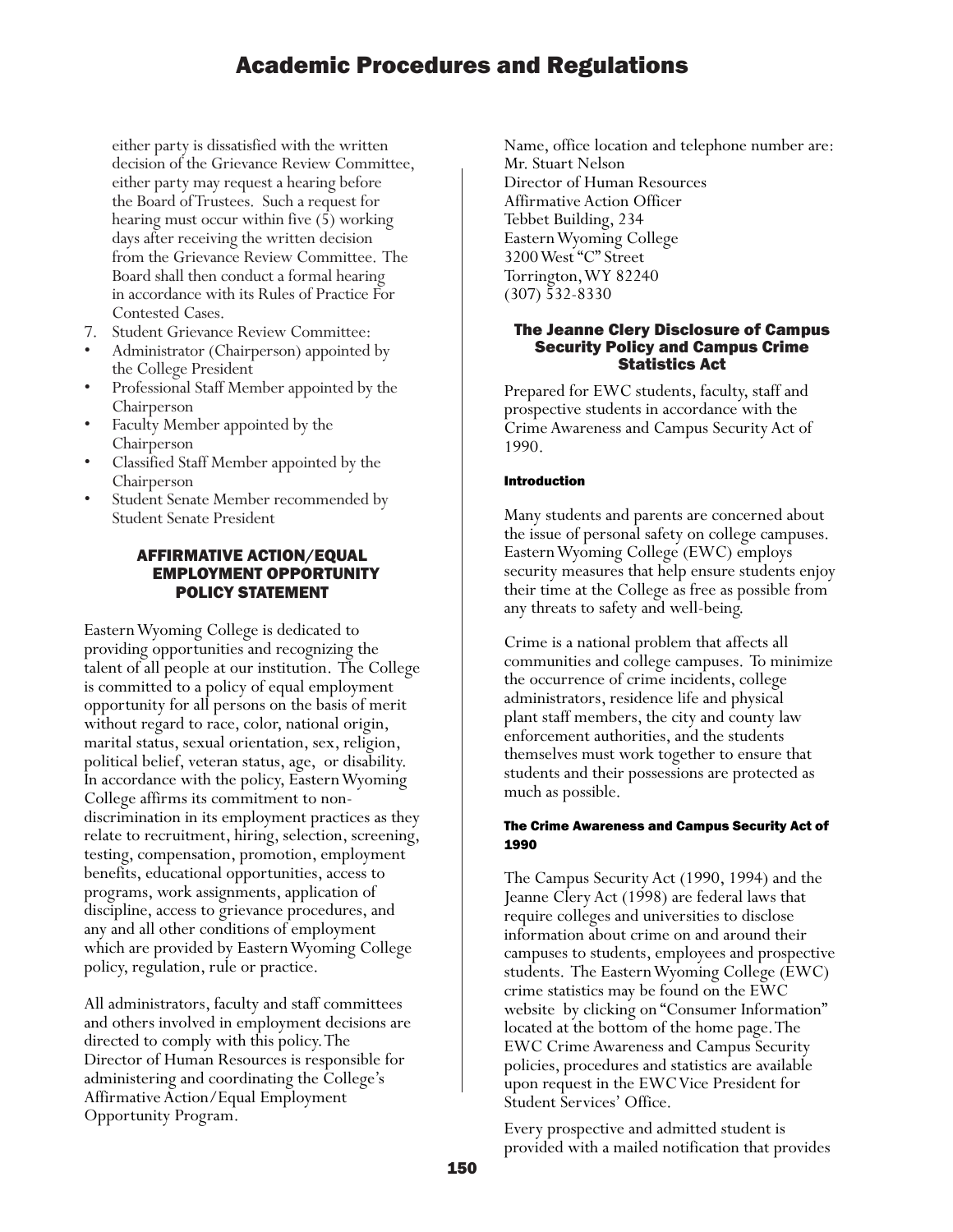the website to access the information available in this report.

#### Student Demographic Information

Eastern Wyoming College district operations include campuses in Torrington and Douglas, Wyoming. Torrington is the administrative center and main campus of the district, and Douglas functions as a branch campus. Enrollment is approximately 1900 credit students each semester with additional offerings in the community services and continuing education areas. Total headcount credit enrollment includes course offerings in ten other rural communities. The Torrington campus enrolls more traditional fulltime students than the other areas, which serves primarily non-traditional, part-time students.

#### Lighting/Physical Plant Concerns

The Physical Plant Department maintains all college buildings and grounds with a concern for safety and security. Staff inspect campus facilities regularly; promptly making repairs affecting safety and security, and responding immediately to reports of potential safety and security hazards, such as broken windows and locks. The campus is well-lighted. Lighting checks are conducted on a regular basis to ensure that lights are in proper working order.

### Local Police Provide Campus Security

Eastern Wyoming College (EWC) maintains a close working relationship with both the Torrington Police Department and the Goshen County Sheriff's Department. The Torrington police routinely patrol the streets and parking lots on campus as well as the residence hall areas. They respond to both routine and emergency calls, and provide the College with timely information relating to criminal activity in the community so that college employees and students may act to protect themselves and assist in crime prevention efforts. The EWC Board of Trustees and the Torrington Police Department cooperatively instituted a Campus Resource Officer program to enhance the quality of life on campus by providing safety and security, maintain a high level of visibility around the campus, maintain order, and provide a range of general and emergency services.

#### Reporting of Crimes

Crimes in progress and other emergency situations in on-campus buildings can be reported directly to the Torrington Police Department by picking up any campus phone and dialing 9-9-1-1, and then following up by contacting the Vice President for Student Services. Upon receipt of the call, police dispatch will initiate the appropriate emergency response. Telephones are accessible in all buildings during normal hours of operation. Four 911 Emergency-Only telephones are located strategically along campus walkways and dial directly to the police dispatch office.

Non-emergency situations should be reported to the Vice President for Student Services located in the Student Services Office, 307.532.8257, between 7:30 am and 4:30 pm Monday through Friday. The Student Services Office serves as the student assistance and information center for the campus. The Vice President for Student Services and the staff are available to initiate crime reports and to respond to questions or concerns regarding personal safety on campus. The Director of Residence Life may be contacted at 307.532.8336 in Lancer Hall after regular working hours.

Victims of a crime who do not want to pursue action within EWC or the criminal justice system may still want to consider making a confidential report. With the victim's permission, the Vice President for Student Services can file a report on the details of the incident without revealing the victim's identity. The purpose of a confidential report is to comply with the victim's wish to keep the matter confidential while taking steps to ensure the future safety of the victim and others. With such information, EWC can keep an accurate record of the number of incidents involving students, determine where there is a pattern of crime with regard to a particular location, method or assailant, and alert the campus community to potential danger. Reports filed in this manner are counted and disclosed in the annual crimes statistics for the institution. An employee of an institution whose official responsibilities include providing psychological counseling to members of the institution's community and who is functioning within the scope of his/her license or certification are not considered to be a campus security authority and are not required to report crimes for inclusion into the annual disclosure of crime statistics.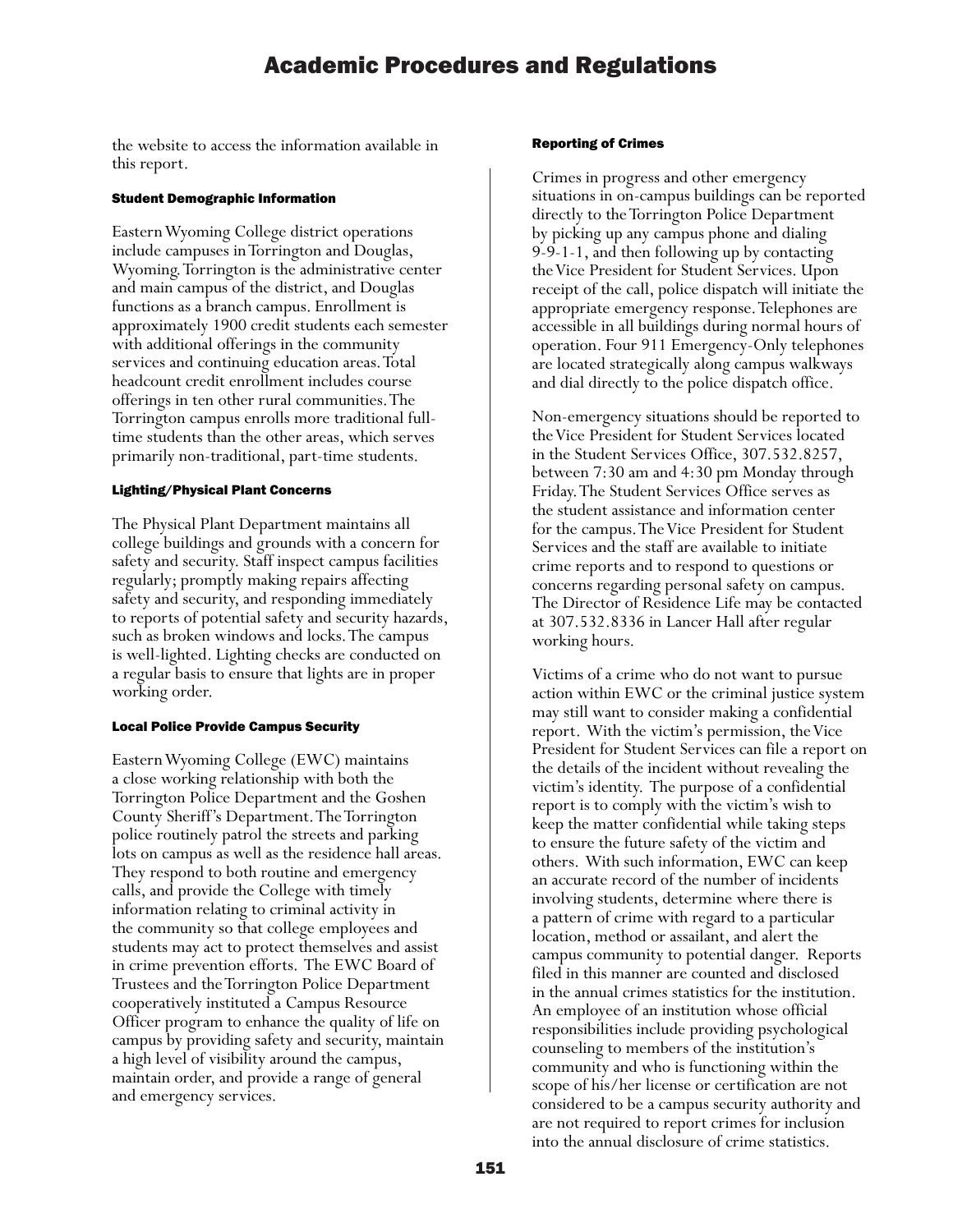They are encouraged, if and when they deem it appropriate, to inform persons being counseled of the procedures to report crimes on a voluntary basis for inclusion into the annual crime statistics.

## Timely Warnings

In the event that a situation arises, either onor off-campus, that, in the judgment of the Vice President for Student Services or Campus Resource Officer, constitutes an ongoing or continuing threat, a campus-wide "timely warning" will be issued. The warning will be issued through the LancerNet e-mail system to faculty, staff and students, and through the LancerAlert cell phone text messaging for those who have opted into that program. Warnings will also be issued on the EWC website at ewc. wy.edu and on the electronic bulletin boards at the Information Center and Student Services.

Depending on the particular circumstances of the crime, especially in all situations that could pose an immediate threat to the community and individuals, a copy of the notice will be posted in each residence hall, and at the front door of each on-campus classroom building. Anyone with information warranting a timely warning should report the circumstances to the Vice President for Student Services by phone at 307.532.8257, in person at the EWC Student Services Office; or to the Campus Resource Officer at 307.532.7001 (Torrington Police Department).

## Crime Awareness and Prevention Activities

Programs sponsored by community/campus organizations, residence life, college staff and local law enforcement personnel provide sessions each academic year on topics including personal safety awareness and security, domestic violence/sexual assault, the prevention of theft and vandalism, and alcohol and drug abuse. Information on safety and security issues is provided to students and employees regularly through bulletins, crime alerts, posters, brochures and college/community newspapers.

## College Access

During business hours, EWC (excluding residence halls) is open to students, parents, employees, contractors, guests and invitees. During non-business hours access to all EWC facilities is by key, if issued, or by admittance via the Physical Plant staff. Over extended breaks, the doors of all halls will be secured around the clock. Some facilities have individual hours which may vary at different times of the year. Examples are the Student Center, the Library and the Center for Tutoring and Learning. In these cases, the facilities will be secured according to schedules developed by the department responsible.

## Security Personnel

EWC does not employ a police staff. However, the Physical Plant staff who work past regular business hours have the authority to ask persons for identification and to determine whether individuals have lawful business at EWC. Criminal incidents are referred to the Campus Resource Officer or the local police department who have jurisdiction on the campus. Community members, students, faculty, staff and guests are encouraged to report all crimes and public safety related incidents to local law enforcement, the Vice President for Student Services and/or the Physical Plant staff in a timely manner.

## Crime Prevention Programs

Crime prevention programs and sexual assault prevention programs are offered on a continual basis. Specific programs designed to inform students and employees about campus security procedures and practices, and to encourage students and employees to be responsible for their own security and the security of others include:

- Summer Pre-Registration programs for parents (2-3 times annually)
- Orientation activities (1 time annually)
- Residence Hall educational programming (2 times during academic year)
- Student Services educational programming (3 - 4 times each academic year)
- College Studies classes (every semester)

A common theme of all awareness and crime prevention programs is to encourage students and employees to be aware of their responsibilities for their own security and the security of others. In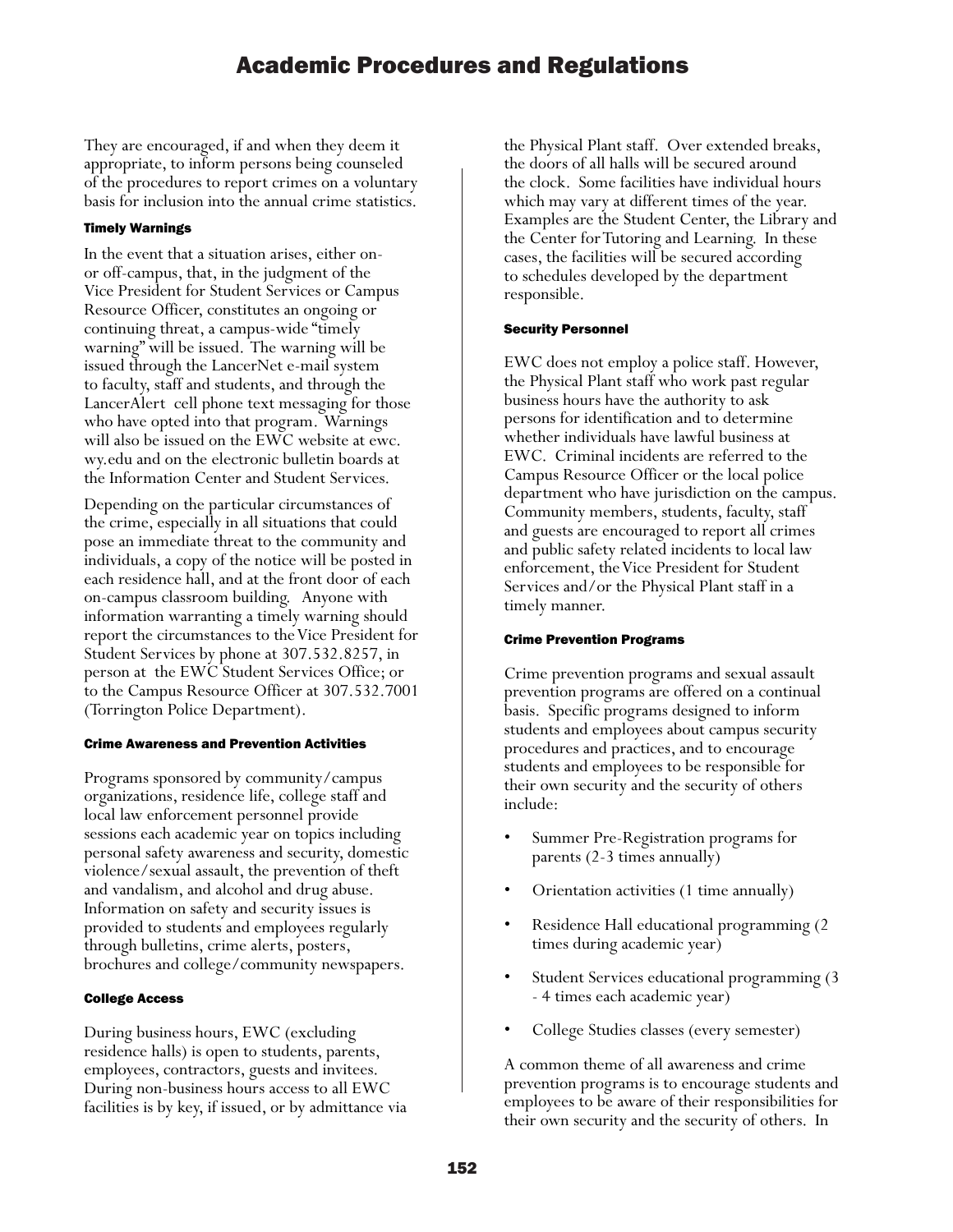addition to seminars, information is disseminated to students and employees through crime prevention awareness packets, security alert posters, electronic displays, and videos. When time is of the essence, information is released to the College through security alerts posted prominently throughout campus, through e-mail messages to employees and through website notifications.

#### Sexual Assault Prevention and Response

Eastern Wyoming College adheres to the requirements set forth in the Violence Against Women Act (VAWA) which became law in 2014. Information regarding the College's VAWA compliance efforts is located on the EWC website (ewc.wy.edu) under "Consumer Information."

Eastern Wyoming College educates the student community about sexual assaults and date rape through freshman orientations each Fall. The Goshen County Task Force on Family Violence and Sexual Assault offers sexual assault, education and information programs to college students and employees upon request. Educational programming and literature on date rape education, risk reduction and EWC response is available through Residence Life and other Student Services offices.

Victims of a sexual assault at Eastern Wyoming College should first get to a place of safety and then obtain necessary medical treatment. Student Services strongly advocates that a victim of sexual assault report the incident in a timely manner. Time is a critical factor for evidence collection and preservation. An assault should be reported directly to a Residence Life staff member, the Vice President for Student Services, another college administrator or law enforcement.. Filing a report will not obligate the victim to prosecute nor will it subject the victim to scrutiny or judgmental opinions from EWC employees. Filing a sexual assault report will:

- 1. Ensure that the victim receives the necessary medical treatment and tests.
- 2. Provide the opportunity for collection of evidence helpful in prosecution which cannot be obtained later (ideally a victim of sexual assault should not wash, douche, use the toilet or change clothing prior to a medical/ legal exam).

3. Assure that the victim has access to free confidential counseling from counselors specifically trained in the area of sexual assault crisis intervention.

When a sexual assault victim contacts Eastern Wyoming College, the Torrington Police Department or Goshen County Sheriff's Office may be notified as well. The victim of a sexual assault may choose for the investigation to be pursued through the criminal justice system and Eastern Wyoming College, or only the latter. A college employee will guide the victim through the available options and support the victim in his or her decision. Various counseling options are available from the EWC Counseling Office. Counseling and support services outside EWC can be obtained through the Goshen County Task Force on Family Violence and Sexual Assault, and Peak Wellness.

Eastern Wyoming College's Student Code of Conduct prohibits "Participating in any actual or threatened non-consensual sexual act", and outlines disciplinary proceedings and guidelines for cases involving sexual misconduct. The accused and the victim will each be allowed to choose one person to accompany them throughout the formal grievance procedure. Both the victim and accused will be informed of the outcome of the grievance procedure. A student found guilty of violating the EWC Student Code of Conduct could be criminally prosecuted in the state courts and may be suspended or expelled from the College for the first offense. Student victims have the option to change their academic and/or on-campus living situations after an alleged sexual assault, if such changes are reasonably available.

The Eastern Wyoming College (EWC) crime statistics, policies, and procedures may be found on the website by clicking on "Consumer Information" at located at the bottom of the EWC home page.

In accordance to the "Campus Sex Crimes Prevention Act" of 2000, which amends the Jacob Wetterling Crimes Against Children and Sexually Violent Offender Registration Act, the Jeanne Clery Act and the Family Educational Rights and Privacy Act of 1974, EWC is providing a link to the information regarding registered sex offenders in Goshen County available through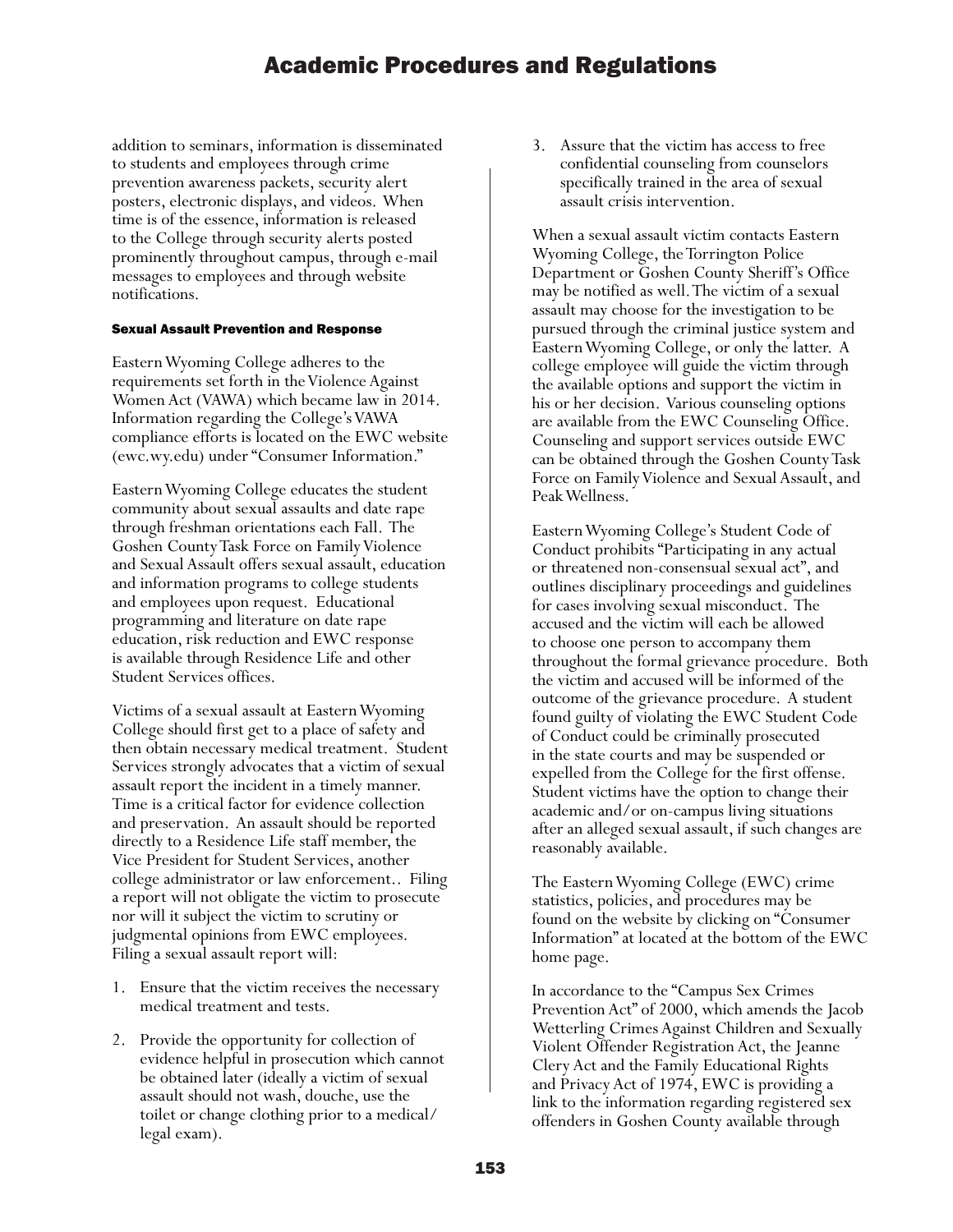http://communitynotification.com and in Wyoming available through http://sheriffalerts. com.

#### Alcohol & Drug Enforcement Policies at EWC

The Eastern Wyoming College Board of Trustees has enacted a drug and alcohol policy stating that drugs and alcoholic beverages may not be present on campus or at college-sponsored activities. The policy states that the College may take disciplinary action for the following violations:

- The possession, use, sale, or distribution of narcotics, illegal drugs, or prescription drugs for which the person does not have a prescription, on college premises or at college-sponsored activities.
- The possession, use, sale, or distribution of alcoholic beverages on college premises or at college-sponsored activities.

Please refer to the alcohol/drug sections in the Student Code of Conduct and the "Alcohol & Drug Enforcement" policy for more detailed information on disciplinary measures related to illicit alcohol and drug use.

### Prevention Programs

EWC has a variety of methods to prevent the illicit use of drugs and abuse of alcohol by students and employees. The programs provide services related to drug use and abuse including dissemination of informational materials, educational programs, College Studies classes, counseling services, referrals and college disciplinary actions. The EWC registration statement provided to every student includes the alcohol and drug enforcement policies at EWC.

### Wyoming Laws

Illegal Possession: Any person under the age of 21 who has any alcoholic beverage in his or her possession or who is under the influence of alcohol is guilty of a misdemeanor.

Falsification of Identity: Any person under the age of 21 who attempts in any manner to purchase alcoholic or malt beverages or who falsifies any identification or uses any false identification in order to obtain alcoholic or malt beverages is guilty of a misdemeanor.

Driving While Under the Influence (DUI) – Under 21: The legal blood alcohol concentration (BAC) for person under 21 is .02% as opposed to a BAC of .08% for those of legal age. A .02% BAC would result from consuming any alcohol.

Consequences of a Misdemeanor: The consequences upon conviction for violating any of the misdemeanors listed above shall be imprisonment for no more than 1 year, a fine of up to \$750, or both. Minors convicted of DUI may have additional consequences.

#### STUDENT AND EMPLOYEE RESPONSIBILITIES

The cooperation and involvement of students and employees in a campus safety program is absolutely essential. Individuals must assume responsibility for their own personal safety and the security of their belongings. The following is a list of some precautions:

#### Avoid Being a Victim

Walk with others when possible; be especially cautious during evening hours; keep keys ready, use sidewalks and well-lit pathways; be careful about whom you let approach you when alone. Call 9-911 in an on-campus building or utilize the Emergency-Only telephones outside on-campus if you notice something suspicious or believe yourself to be in danger.

### Lock It Up

Use the locks on exterior building doors, individual rooms and offices, and vehicles; keep windows secured; and store valuables out of sight. Weapons are not allowed in on-campus facilities and residence halls.

#### Record All Serial Numbers

Maintain a list of serial numbers and descriptions for valuable property (cameras, bicycles, etc.) Items such as coats, books, CDs, and cell phones without identifying numbers should be labeled. An engraver suitable for metal, plastic or wooden objects is available through Residence Life.

### Be A Crime Stopper

Report all accidents, thefts or other criminal activities to the Torrington Police Department or the Vice President for Student Services as soon as possible. Help the Torrington Police do their job by cooperating when asked to provide a statement, sign a complaint, or testify in court. Stay calm and give accurate details when making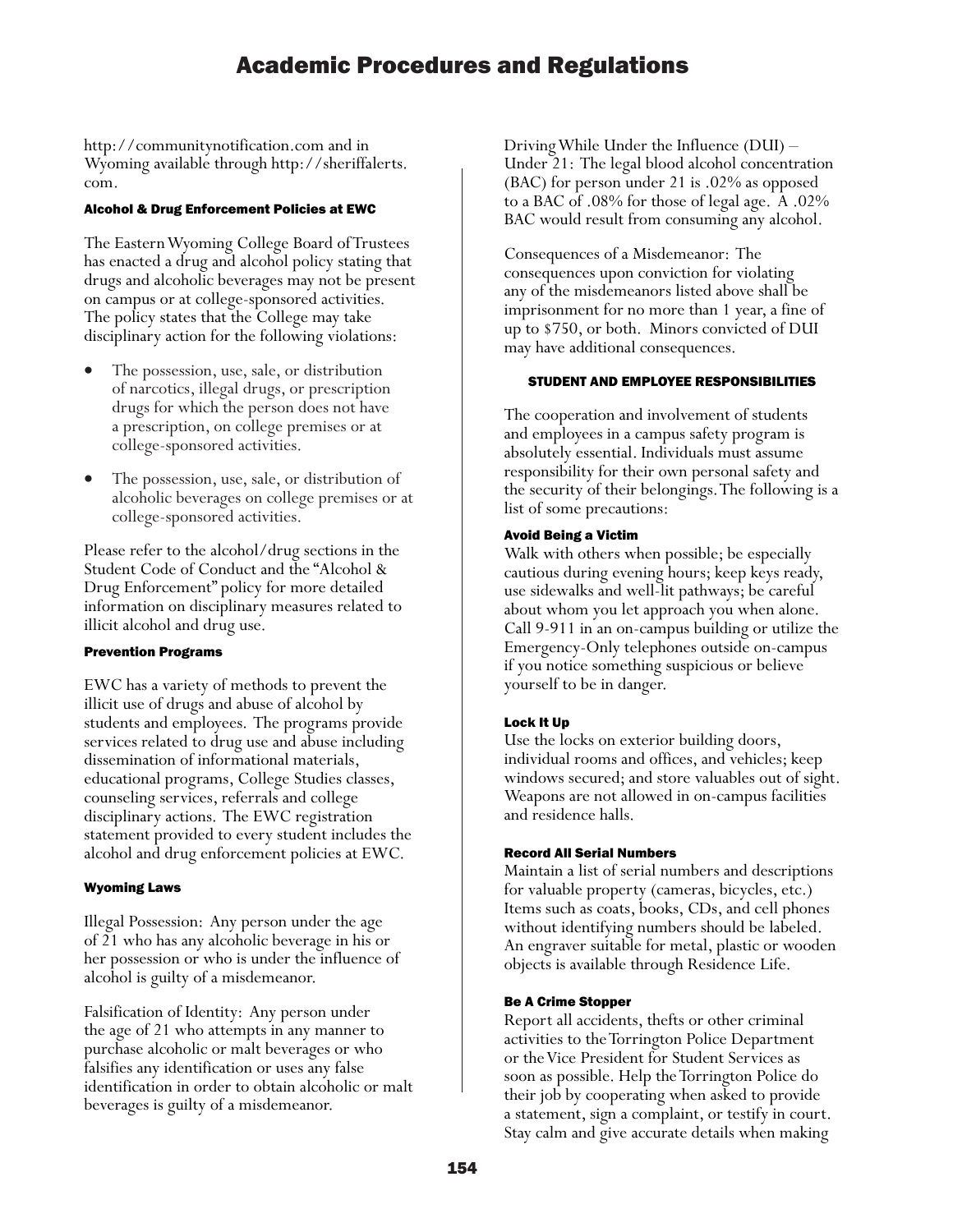calls for assistance. Be concerned for the safety and property of everyone.

#### ON-CAMPUS HOUSING SECURITY

The following represents a summary of the ways on-campus housing security is addressed:

### **Staffing**

The Residence Halls have staff members living in the buildings. Student Housing Staff (Resident Assistants and Residence Life work-study students) also reside in the building. Housing staff responsibilities include securing doors, observing activity in the facility and responding appropriately, reporting incidents and potential problems, reporting maintenance and safety concerns.

### Procedures

Eastern Hall has three exits and Lancer Hall has eight exits. All doors are locked 24 hours a day for the safety of the students. Keys are assigned to students to allow them access to the main entrance of the residence hall in which they reside.

The residence halls have a duty station near the front door which enables housing staff to keep track of which residents and visitors are in the building. This station is manned by Housing staff from 4 pm – 2 am, Sunday-Thursday, and from 6 pm – 6 am, Friday and Saturday. Housing staff are trained to enforce quiet hours and visitation hours. They make rounds of the building and respond to student requests. Visitors are required to sign-in and visitation hours end at 12 midnight Sunday-Thursday nights and at 2 am on Friday and Saturday nights. Residents are responsible for the conduct of their visitors.

During Fall and Spring orientation meetings all residence students are warned about the dangers of leaving their room doors unlocked and exterior door security measures. Fire safety, fire alarm and tornado procedures, theft prevention, and domestic violence/sexual assault issues are also addressed.

## Key Control

Student room door keys are not marked to indicate building or room number.

#### Crime Statistics

Individuals can access the Eastern Wyoming College crime statistics report directly from the Office of Postsecondary Education.

## The Crime Awareness and Disclosure of College Information

Federal disclosure reports such as EWC's Graduation/Completion and Transfer-Out rates, Athletic Graduation/Completion and Transfer-Out rates are available on the EWC website at ewc.wy.edu/ (click on "Consumer Information" at the bottom on the home page). Other Student Right-To-Know information, such as Athletic Participation and Financial Support, is also available on the website at ewc.wy.edu, or upon request in the office of the Vice President for Student Services at Eastern Wyoming College.

All Eastern Wyoming College students are held individually responsible for the information and policies in this catalog and failure to read and comply with all stated regulations will not exempt a student from such personal responsibility.

Student Responsibility

## Reporting Concerns Regarding Animal Treatment

## "Whistleblower Statement"

All animals used at Eastern Wyoming College (EWC) must be handled, housed, treated, cared for, and transported in a humane and ethical manner in accordance with federal law and college rules. Any person having reason to question the treatment of animals at EWC is encouraged to report incidents involving perceived non-compliance without fear of retaliation.

• Any person having reason to question the humane or ethical treatment of animals at the College should contact the Institutional Animal Care and Use Committee at the anonymous number 855.392.2273 (855-EWCCARE). No threat or retaliation will be made against anyone reporting perceived mistreatment or non-compliance. In addition, reports can be made to any standing member of EWC's Institutional Animal Care and Use Committee.